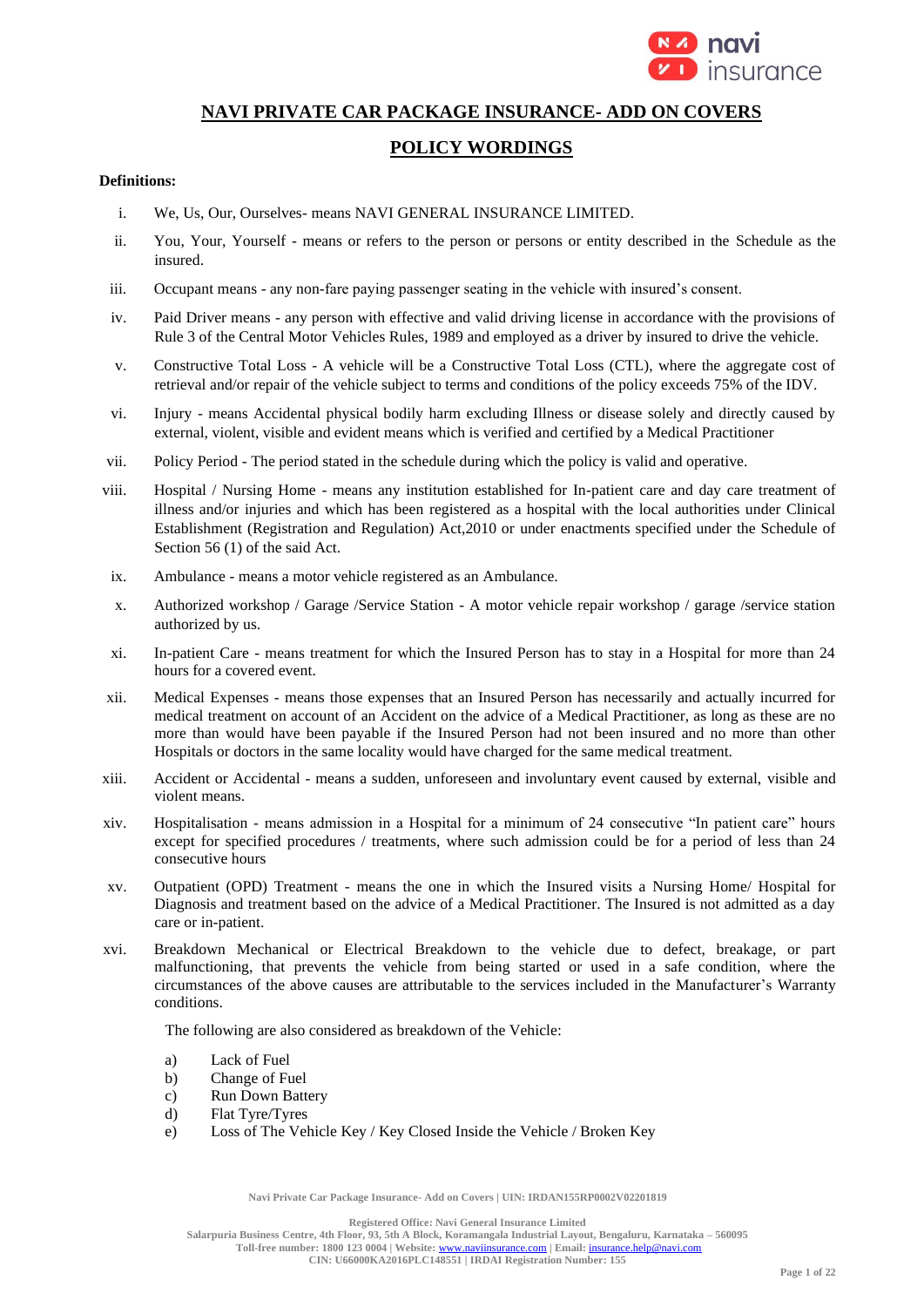

- xvii. Immobilizing Breakdown: Mechanical or Electrical breakdown of a vehicle which cannot be repaired on the spot of incident within 60 minutes of labour time.
- xviii. Accident: Unintentional damage sustained by the Vehicle in motion, due to lack of skill, negligence, nonobservance of rules and regulations or an accident connected with road traffic or wilful or culpable actions by third parties, provoking damage to the Vehicle to such an extent as to render it impossible for the Beneficiary to use it in safe conditions.
- xix. Immobilizing Accident: Accident of a vehicle due to which it is not in a condition to be driven with its own power or on its own wheels and requires the vehicle to be towed.
- xx. Ambulance means a motor vehicle registered as an Ambulance.

# **01 - Zero Dep Cover (UIN: IRDAN155RP0002V01201819/A0007V01201819)**

This cover is applicable if it is shown on Your schedule.

### **What is Covered:**

We will reimburse You the amount of depreciation deducted on replacement of any damaged part/s and paint under an own damage claim admissible under Section- I of the Policy subject to any deductible and limitation on number of claims mentioned in the policy schedule.

Subject otherwise to the terms, exceptions, conditions and limitations of the Policy.

### **02 – Hospi Cash (UIN: IRDAN155RP0002V01201819/A0020V01201819)**

This cover is applicable if it is shown on Your schedule.

### **What is Covered:**

In the event of You/Occupants/Driver including Paid Driver suffer from an accidental injury involving the insured vehicle leading to hospitalization as an inpatient, we will pay the amount as mentioned in the schedule per person for each day of Hospitalisation for a maximum period of 5 days from the date of hospitalization provided own damage claim is valid and admissible under section I (Own Damage) of the policy and duration of hospitalization exceeds 3 days. (Example: If you have been hospitalised for 5 days or more then you will get this benefit for 5 days but in case, you are hospitalised for 3 days or less then you will not get this benefit at all.)

Our liability to pay will be limited to persons as per registered seating capacity of the insured vehicle.

Subject otherwise to terms, conditions, limitations and exceptions of the policy.

#### **03 - Daily Conveyance Allowance (UIN: IRDAN155RP0002V01201819/A0012V01201819)**

This cover is applicable if it is shown on Your schedule.

#### **What is Covered:**

We will pay You the amount as mentioned in the schedule per day to enable You to meet the cost of conveyance while Your vehicle is undergoing repair for damages caused by perils mentioned in section 1 (Own Damage) of the policy except those specified under What is not covered.

The allowance would be payable for a maximum period of 15 days during the policy period. Reasonable time taken for repair in respect of damages not admissible under section 1 (Own Damage) of the policy (as agreed between You, surveyor & garage/workshop manager) would be excluded for computation of amount payable under this cover.

Your entitlement of Conveyance Allowance will start from the next calendar day of Your Vehicle reaching the garage for repair or the date you intimate the claim to us whichever is later and shall end on the day garage intimates You to take delivery of the Vehicle.

# **Illustration:**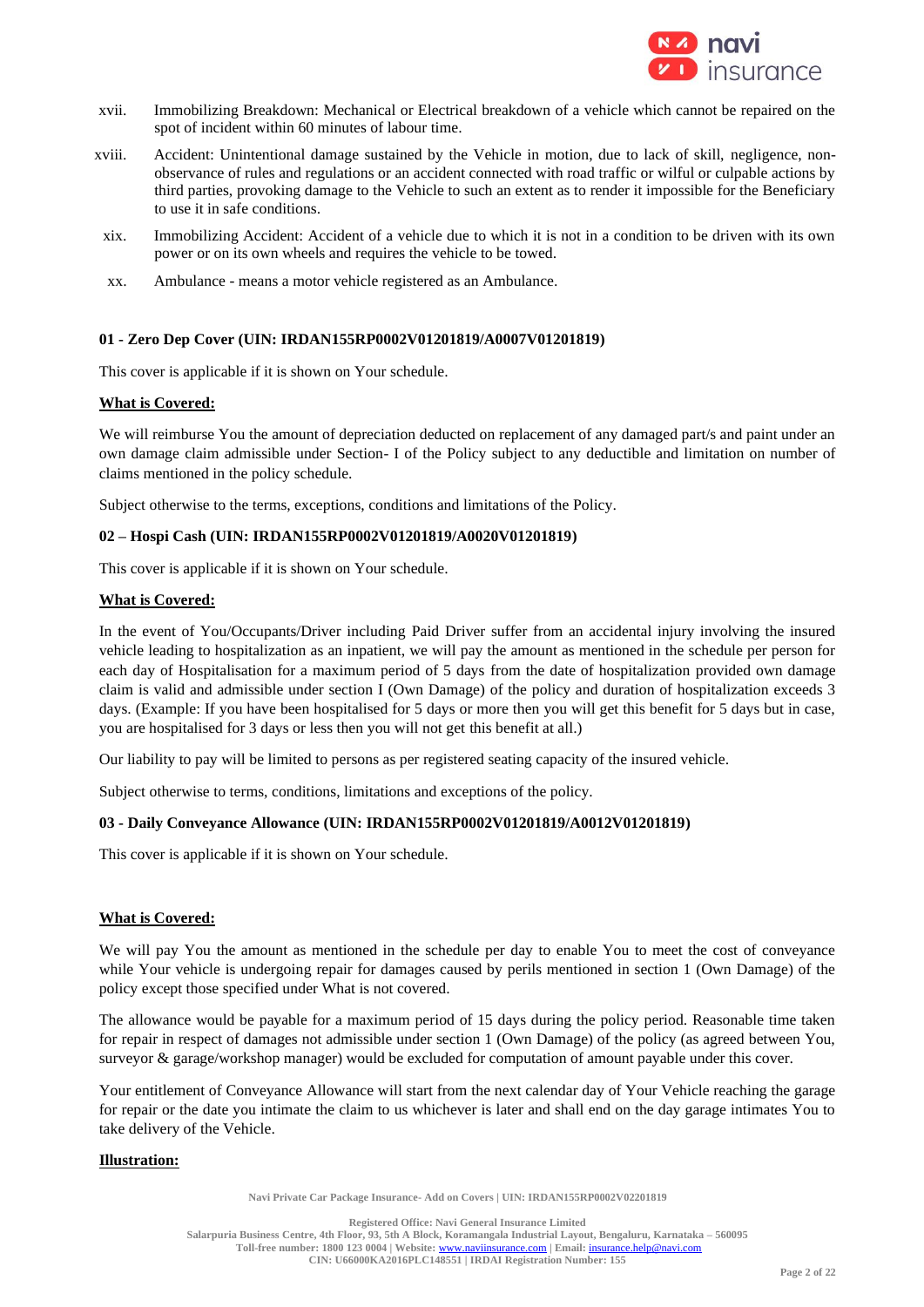

- 1. If your vehicle reaches garage on 1st May then Your entitlement will start from 2nd May.
- 2. If your vehicle reaches garage on 1st May but you intimate to us on 03rd May then Your entitlement will start from 4th May.

### **What is not Covered:**

We will not pay if any or all of the following conditions apply:

- 1. If you are claiming only for windscreen or glass damage under section 1 (Own Damage) of the policy.
- 2. If Vehicle is not repaired at the Authorised Garage.
- 3. If claim under section 1 (Own Damage) is not valid and admissible.
- 4. If time required for repair of motor vehicle is up to 3 days.
- 5. if repair is delayed due to non-availability of spares then the number of days taken to procure the spares (as agreed between You, surveyor & garage/workshop manager) will not be considered for computation of amount payable under this cover.

Subject otherwise to terms, conditions, limitations and exceptions of the policy.

# **04 - New Car for Old Car (UIN: IRDAN155RP0002V01201819/A0011V01201819)**

This cover is applicable if it shown on your schedule.

#### **What is covered:**

We will pay the difference between the amount receivable under section 1 (Own Damage) of the policy and the invoice price of the new vehicle of same make and model in the event of valid and admissible Total Loss/ Constructive total loss (CTL) or Theft claim under the policy.

If exactly same make/model/variant is discontinued our liability will be limited to the shortfall with respect to the last available invoice price of the insured vehicle immediately before discontinuation.

Invoice price: means Ex-showroom price of the vehicle and includes registration charges, all taxes including road tax as mentioned in the invoice but excluding cost of insurance.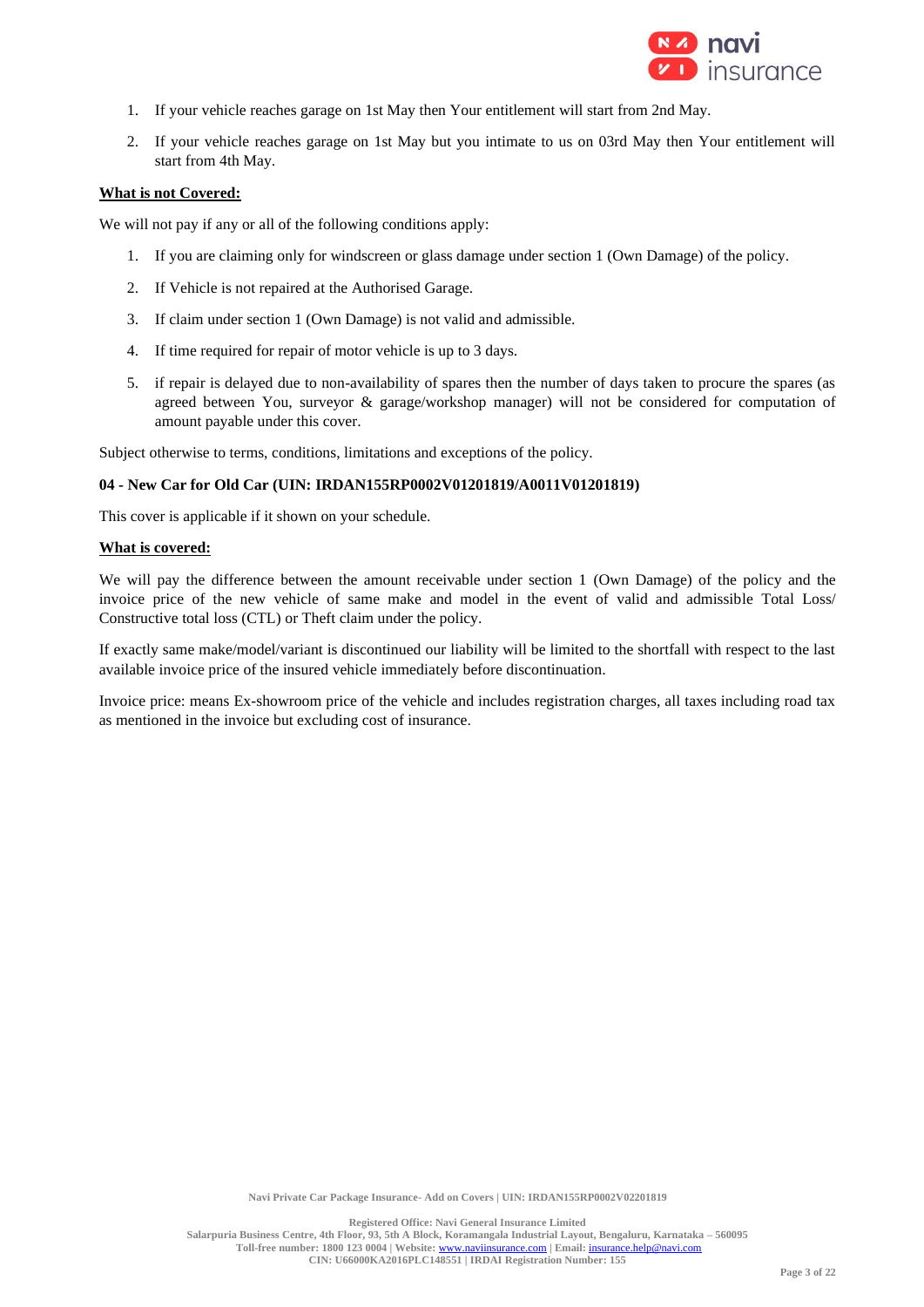

# **Special conditions:**

- You are the first registered owner of the vehicle. This condition is waived for employer to employee transfer cases where there is no change in actual user of the vehicle.
- Cover is not applicable for imported vehicles i.e. where invoice is not generated in India.
- Cost of any non-built in electrical/electronic and non-electrical/electronic accessories including bi-fuel kit forming part of the invoice but not insured under section 1 (Own Damage) of the policy will not be covered.
- The finance company/bank who has financed the vehicle gives his consent for settlement of claim under this coverage.
- The company reserves the right to either pay or provide you new vehicle of same specification.

Subject otherwise to terms, conditions, limitations and exceptions of the policy.

### **05 – NCB (No Claim Bonus) Secure (UIN: IRDAN155RP0002V01201819/A0009V01201819)**

This cover is applicable if it is shown on Your schedule.

# **What is Covered**

If Your vehicle is insured with us then We will allow you the same No claim bonus, as shown on Your schedule at the time of renewal with Us provided-

- Vehicle is claim free at least for preceding 2 consecutive years at the inception of the policy with us.
- Only 1 own damage claim is reported with us during the policy period and that claim is not a Total Loss (TL)/Constructive Total Loss (CTL)/Theft.
- The renewal of policy is done with Us within 90 days of expiry of the policy.

### **Special conditions applicable in addition to the general conditions:**

- Any loss or damage only to the windscreen glass/rear glass/door glasses/sunroof glass will not be counted as claim under this cover.
- Partial theft of accessories/parts will not be counted as claim under this cover.
- In case of Theft of entire motor vehicle, if a new motor vehicle is purchased and insured with Us within 90 days of the final settlement of theft claim, in which case, we will allow same No claim bonus on New Motor vehicle as is shown in the schedule.

Subject otherwise to terms, conditions, limitations and exceptions of the policy.

# **06-NCB Protector- Repair of Non-Metallic parts**

#### **(UIN: IRDAN155RP0002V01201819/A0010V01201819)**

This cover is applicable if it is shown on Your schedule.

#### **What is covered**:

A claim for only Glass/plastic/rubber/fibre/fibre glass/Nylon parts where You opt for repairs rather than replacement, will not affect Your No Claim Bonus eligibility at the time of renewal with Us provided number of such claim does not exceed one and there is no other claim for damage to the vehicle during the policy period.

#### **Special Condition:**

If painting work is done without any repair associated with those parts, then You will not be entitled to any benefit under this cover.

Subject otherwise to terms, conditions, limitations and exceptions of the policy.

#### **07–Personal Belonging Protector (UIN: IRDAN155RP0002V01201819/A0015V01201819)**

This cover is applicable if it is shown on Your schedule.

#### **What is covered:**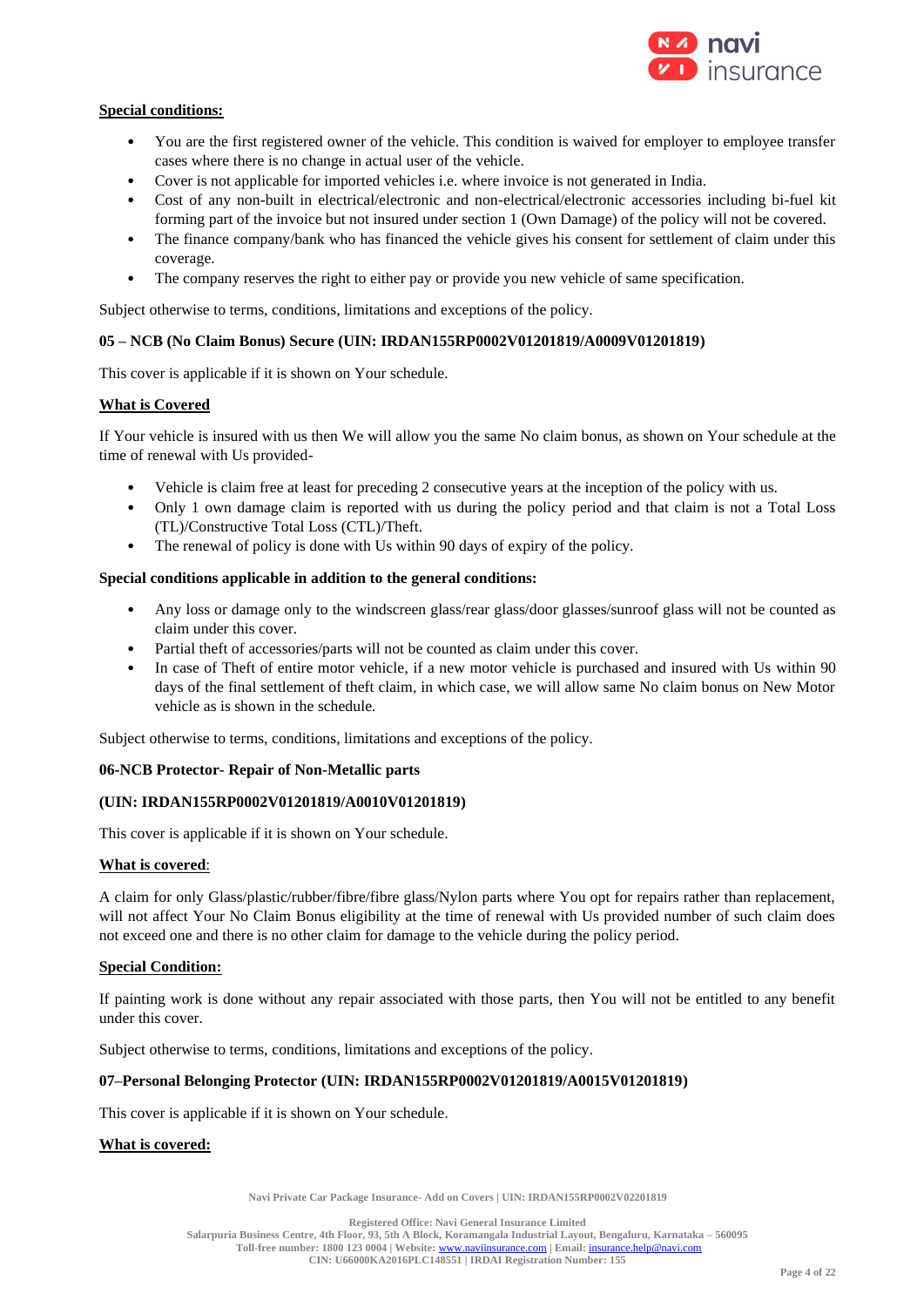

We will pay for the loss or damage to personal belongings of You or any other occupants of the vehicle caused by perils mentioned under section 1 (Own Damage) of the policy while they are in the insured vehicle.

Personal belonging means, items such as clothes and other articles of personal nature including but not limited to Mobile, Laptop, Audio/Video CD's, but excludes jewellery, money, securities, cheques, bank drafts, debit or credit cards, travel tickets, paintings, curios and items of similar nature.

We will pay up to the sum insured subject to per item limit mentioned in the policy schedule during the policy period.

# **Special Condition:**

- FIR must be lodged with the Police by You or any other occupants in the event of theft, burglary, confirming the date and time of the incident and the particulars of articles lost. A copy of FIR must be provided to us.
- Any goods or samples carried in connections with any trade or business is not covered.
- Any claim under this section will be admissible only when there is a valid and admissible claim under section 1 (Own Damage) of the policy.

Subject otherwise to terms, conditions, limitations and exceptions of the policy.

#### **08 - Emergency Transport & Hotel Stay (UIN: IRDAN155RP0002V01201819/A0016V01201819)**

This cover is applicable if it is shown on your schedule.

### **What is covered:**

If the insured vehicle has met with an accident and has become immobile then We will reimburse You the cost incurred by you on overnight stay in a hotel and/or travel expenses for you and occupants of the vehicle for returning to the place of residence or the nearest city You were travelling to.

We will pay actual expenses up to the sum insured mentioned in the schedule during the policy period. Documentary proof of expenditure must be submitted for any claim under this cover.

### **Special Condition:**

Any claim under this section will be admissible only when there is a valid and admissible claim under section 1 (Own Damage) of the policy.

Total number of occupants including driver should not exceed registered seating capacity of the vehicle.

Subject otherwise to terms, conditions, limitations and exceptions of the policy.

### **09-Key & Lock Replacement (UIN: IRDAN155RP0002V01201819/A0014V01201819)**

This cover is applicable if it shown on Your schedule.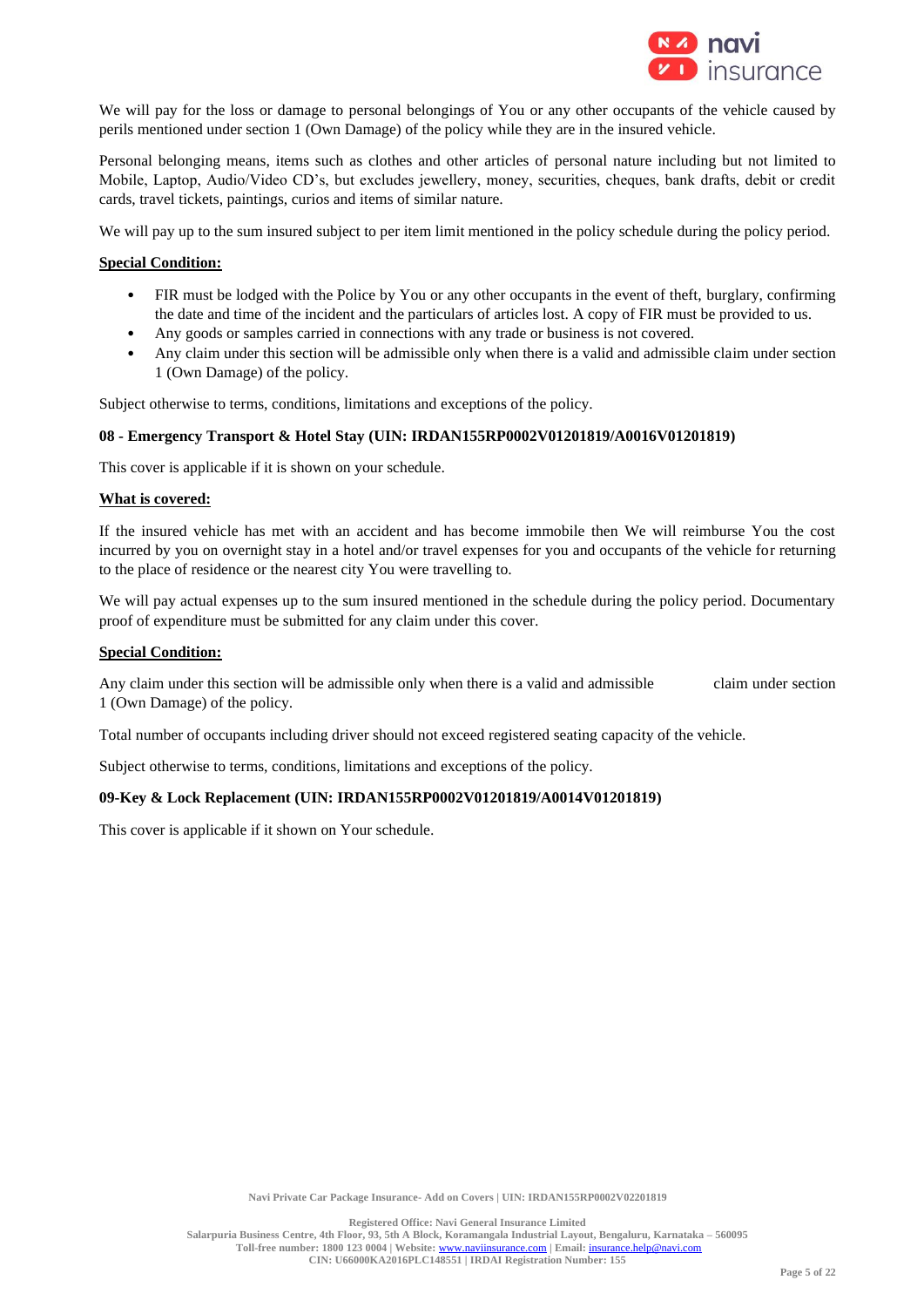

# **What is covered:**

If Your keys are lost/stolen or vehicle has been broken into then We will reimburse the cost of new lock and/or keys and labour charges not exceeding the sum insured as mentioned in your schedule.

Intimation to Police Station and to us must be provided within 48 hours of the occurrence of the incident leading to claim under this cover.

### **What is not covered:**

We will not pay if key is lost or stolen while left in the vehicle.

Subject otherwise to terms, conditions, limitations and exceptions of the policy.

### **10-Engine Protector (UIN: IRDAN155RP0002V01201819/A0013V01201819)**

This cover is applicable if it is shown on your schedule.

### **What is covered:**

We will pay You repair and replacement expenses for loss or damage to internal parts of the Engine, Gear box, Transmission or Differential assembly including lubricating Oils/consumables\* used in the respective assembly provided loss or damage is due to ingress of water in the engine or due to leakage of lubricating oil and/or coolant from Engine/respective assembly caused by accidental external impact.

\*Consumable means material, which is used up and needs continuous replenishment such as engine oil, gear box oil etc. but excluding fuel.

### **What is not covered:**

- 1) Any consequential loss, wear and tear, mechanical & electrical failure and parts falling under warranty.
- 2) Loss or damage due to corrosion of engine or parts thereof due to delay in intimation.
- 3) Depreciation unless Depreciation Reimbursement cover is opted by You.

#### Special Condition:

Claim under this cover will be admissible only if

- 1. In case of water damage, there is evidence of vehicle being submerged or stopped in a water-logged area.
- 2. Vehicle is transported/towed to garage within 2 (Two) days of water receding from the water-logged area.
- 3. You have taken all reasonable steps, safeguards and precautions to avoid any loss or damage and prevent aggravation of loss once the loss or damage to the vehicle is sustained and noticed by You.

Deductible: Deductible as stated in the schedule will apply for each claim reported under the policy.

Subject otherwise to terms, conditions, limitations and exceptions of the policy.

# **11 - Consumable Expenses(UIN: IRDAN155RP0002V01201819/A0008V01201819)**

This cover is applicable if it shown on your schedule.

# **What is covered**

We will cover cost of consumables required to be replaced/ replenished arising from an accident to the insured vehicle subject to valid and admissible claim under section I (own damage) of the policy.

Consumable shall include Oil/lubricants, filters, coolant, fasteners, bearings, and items of similar nature excluding fuel.

# **What is not covered**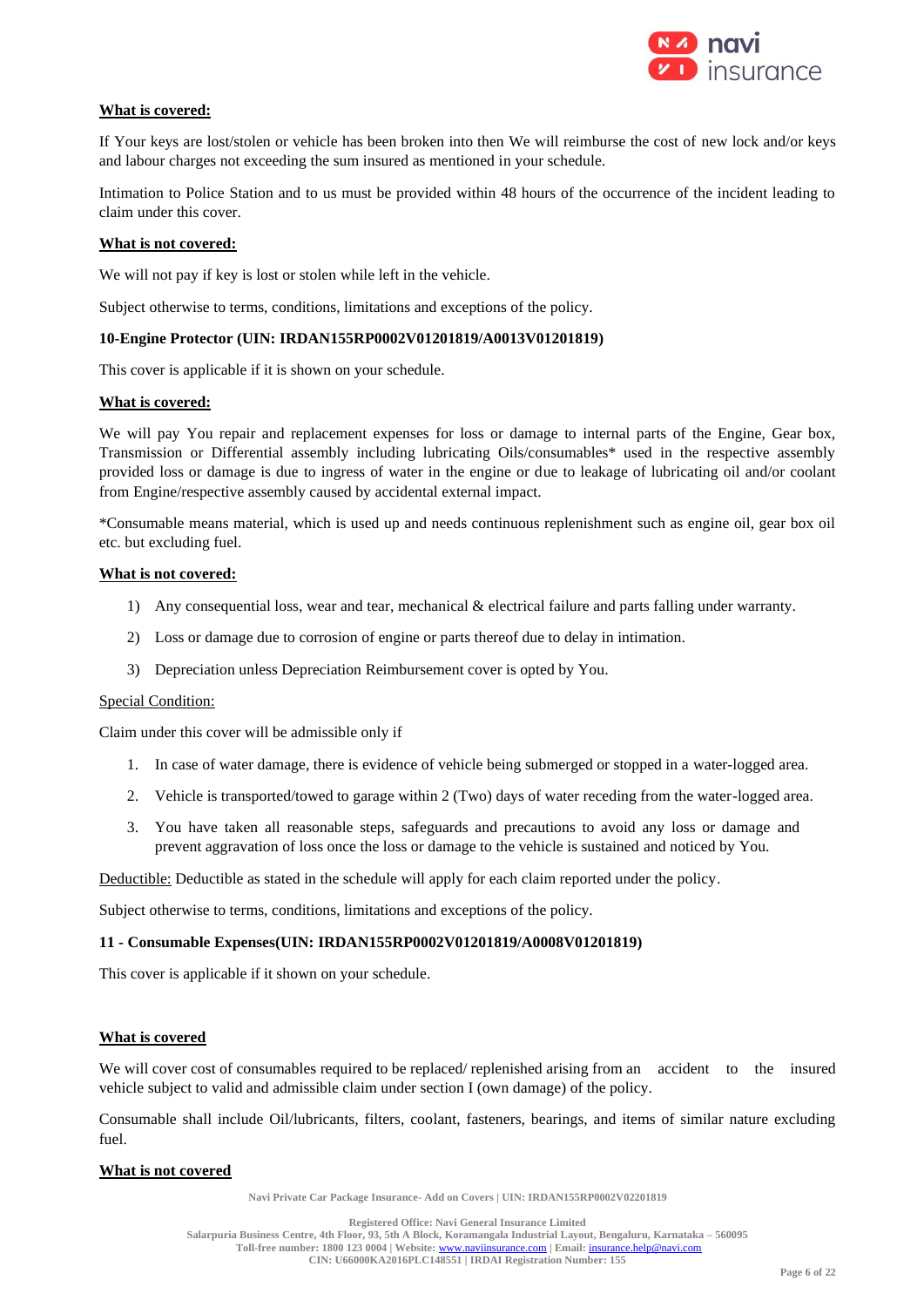

- 1. Any consumable not associated with admissible Own Damage claim under section I (Own Damage) of the policy.
- 2. Any consumables that are related to wear and tear and not directly related to claim is excluded.

# **12 - Accidental Hospitalisation (UIN: IRDAN155RP0002V01201819/A0019V01201819)**

This cover is applicable if it is shown on Your schedule.

# **What is covered:**

We will pay for medical expenses incurred for In Patient /Out Patent treatment of bodily injury sustained by You, Occupants, the person driving the vehicle including paid driver caused by an accident to the insured vehicle leading to treatment in a Hospital/Nursing Home provided own damage claim is valid and admissible under section I (Own Damage) of the policy. Ambulance charges incurred for hiring an Ambulance for shifting from the site of the accident to the Hospital/Nursing Home is also covered. We will pay upto the sum insured mentioned in the schedule during policy period.

You or someone claiming on Your behalf shall provide Us with all documentation, medical records and information that We may request to establish the circumstances of the claim, its quantum or Our liability for the claim within 15 days of notice of claim to us. Failure to furnish such evidence within the time required shall not invalidate nor reduce any claim if You can satisfy us that it was not reasonably possible for You to give proof within such time. The Company may accept claims where documents have been provided after a delayed interval only in special circumstances and for the reasons beyond the control of the insured.

# **Documentation:**

- Claim Form Duly Filled and Signed
- Original Discharge/Death Summary
- Operation Theatre Notes (if any)
- Original *Hospital* Main Bill along with break up Bill and original receipts
- Original investigation reports, X Ray, MRI, CT films, HPE
- Doctors Reference Slips for Investigations/Pharmacy
- Original Pharmacy Bills
- MLC/FIR Report/Post Mortem Report (if applicable and conducted).
- Details of the implants including the sticker indicating the type as well as invoice towards the cost of implant.

# **What is not Covered:**

- Any expenses related to a sickness, disease or medical disorder not directly consequential to the accident.
- Any expenses towards psychosomatic disorders of any kind, whether caused or accentuated by accident or otherwise.
- Any expense not supported by an original bill / receipt and related prescription of the attending Medical Practitioner.
- Any expenses, if the treatment is started after 10 days from the date of Accident unless verified and certified by the medical practitioner.
- Amount more than the sum-insured mentioned in the schedule during the policy period.
- Any expense arising or resulting from or traceable to intentional self-injury, suicide or attempted suicide,.
- Any expense of person driving the vehicle arising or resulting from or traceable to an accident happening whilst such person is under the influence of intoxicating liquor or drugs.

Subject otherwise to the terms exceptions condition & limitations of the policy

# **13-Enhanced Owner Personal Accident (UIN: IRDAN155RP0002V01201819/A0025V01201819)**

This cover is applicable if it is shown on Your schedule.

# **What is covered:**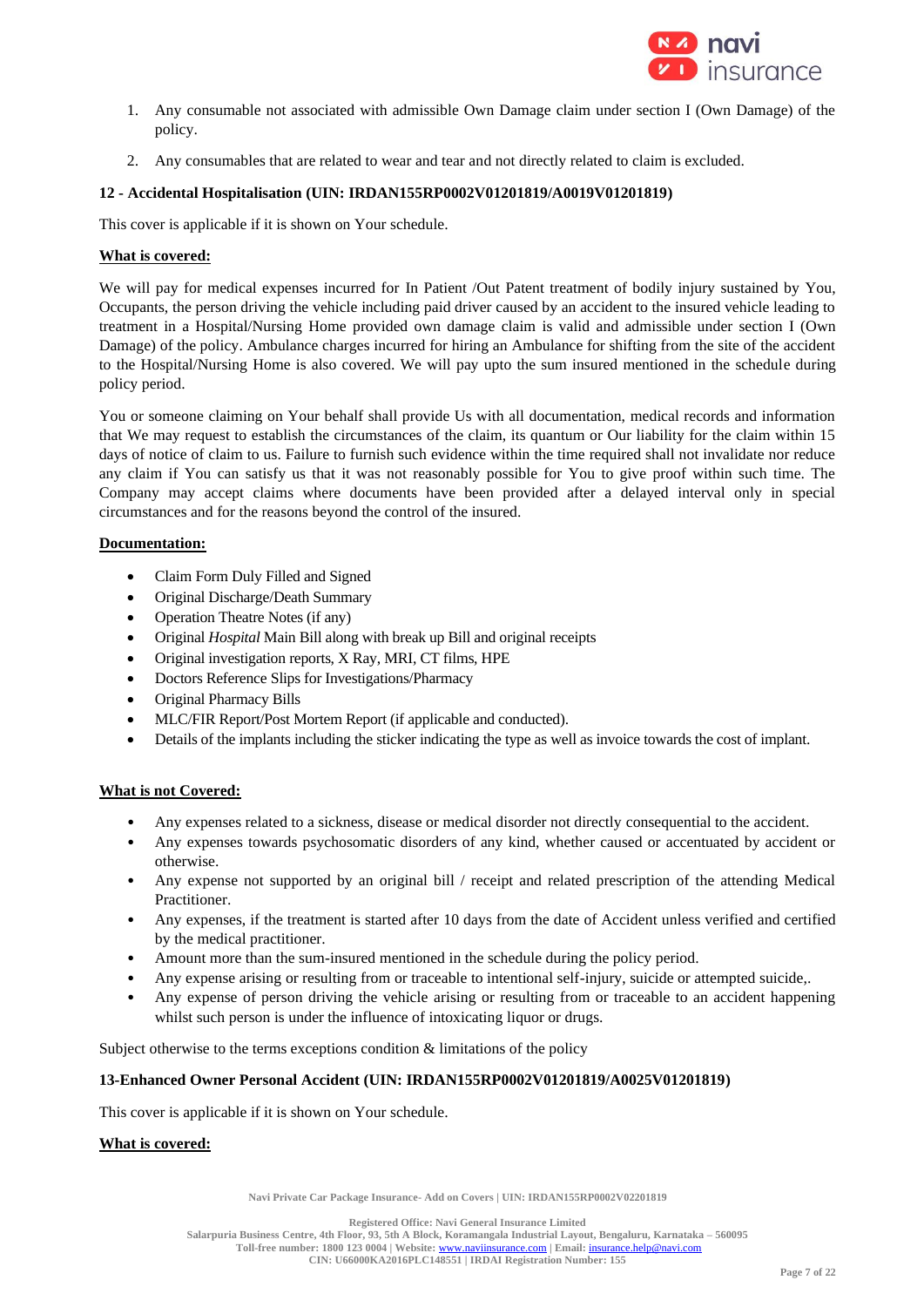

We will pay compensation for defined bodily injury on the scale provided below sustained by You in direct connection with the vehicle insured or whilst mounting into and dismounting from or driving or travelling in the insured vehicle and caused by violent, accidental, external and visible means which independently of any other cause shall within six calendar months of the occurrence of such injury result in: -

| <b>Details of Injury</b>                                                    | <b>Scale of Compensation</b> |
|-----------------------------------------------------------------------------|------------------------------|
| i) Death                                                                    | 100\%                        |
| ii) Loss of two limbs or sight of two eyes or one limb and sight of one eye | 100\%                        |
| iii) Loss of one limb or sight of one eye                                   | 50%                          |
|                                                                             |                              |

iv) Permanent Total Disablement from injuries other than named above 100%

We shall pay under only one of the items (i) to (iv) above in respect of any such person, arising out of any one occurrence in addition to maximum limit of liability covered under Section III of the policy and total liability of the insurer shall not in the aggregate exceed the amount stated in the schedule during any one policy Period.

Provided always that

- You are the registered owner of the insured vehicle and named in the policy as insured.
- Such compensation shall be payable directly to You or Your legal representatives whose receipt shall be the full discharge in respect of the injury to You.
- not more than persons/passengers specified in the registration certificate were in the vehicle at the time of occurrence of such injury.
- In case You were driving the vehicle, You must hold an effective driving license, in accordance with the provisions of Rule 3 of the Central Vehicles Rules, 1989, at the time of the accident.
- Written notice of claim must be given by You to Us within 7 days after an actual or potential loss begins or as soon as reasonably possible and in any event not later than 30 days after actual or potential loss begins.
- In case of damage to the vehicle arising out of the same accident claim under section1 (Own Damage) of the policy must be valid and admissible.
- You or someone claiming on Your behalf shall provide Us with all documentation, medical records and information that We may request to establish the circumstances of the claim, its quantum or Our liability for the claim within 15 days of notice of claim to us. Failure to furnish such evidence within the time required shall not invalidate nor reduce any claim if You can satisfy us that it was not reasonably possible for You to give proof within such time. The Company may accept claims where documents have been provided after a delayed interval only in special circumstances and for the reasons beyond the control of the insured.

# **Documentation:**

- Duly Completed and signed Claim Form
- Attested copy of Death Certificate in case of death.
- Medical report from attending specialist doctor including Death Summary in case of hospitalization.
- Attested copy of disability certificate from the specialist treating doctor stating percentage of disability.
- Attested copy of FIR / Panchanama / Inquest Panchanama.
- Complete medical records/reports including investigation /Lab reports (X-Ray, MRI etc.) in case of disability claim.
- Attested copy of Post Mortem Report (only if conducted).
- Any other document(s) as requested by Claims Department which is/are relevant to the coverage under the policy.
- If claim amount > 1 Lakh, KYC Documents such as Pan Card Copy, Address Proof, one Passport size color photo of claimant.
- We, at Our own expense, shall have the right and opportunity of Your medical examination through Our appointed agents whose details will be notified to You when and as often as We may reasonably require during the pendency of a claim hereunder, and also the right and opportunity to arrange for a post mortem examination report, if conducted, on Your body as permitted by law. Your or Your estate's compliance with the need for such examination is a condition precedent to establishing liability under the Policy.

**Navi Private Car Package Insurance- Add on Covers | UIN: IRDAN155RP0002V02201819**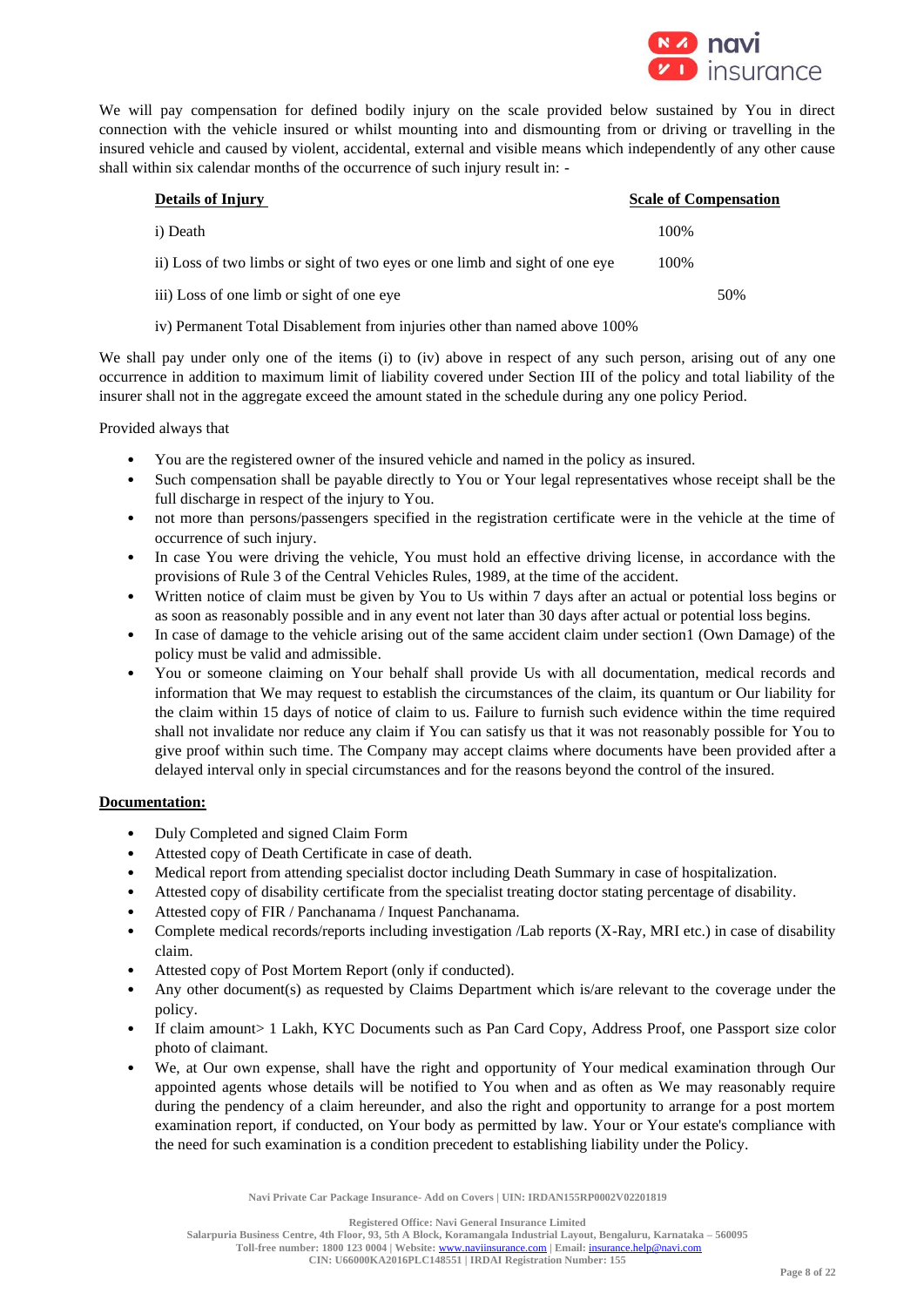

# **What is not covered:**

We shall not pay any compensation in respect of death or bodily injury directly or indirectly wholly or in part arising or resulting from or traceable to

- a) intentional self-injury, suicide or attempted suicide, physical defect or infirmity or
- b) owner driver driving the vehicle under the influence of intoxicating liquor or drugs.

Subject otherwise to the terms exceptions condition & limitations of the policy.

#### **14-Enhanced Occupant Personal Accident (UIN: IRDAN155RP0002V01201819/A0017V01201819)**

The cover is applicable only if its shown in your schedule.

#### **What is covered:**

We will pay compensation for defined bodily injury on the scale provided below sustained by any unnamed Occupant in direct connection with the vehicle insured or whilst mounting and dismounting from or driving or travelling in the insured vehicle and caused by violent, accidental external and visible means which independently of any other cause shall within three calendar months of the occurrence of such injury result in:-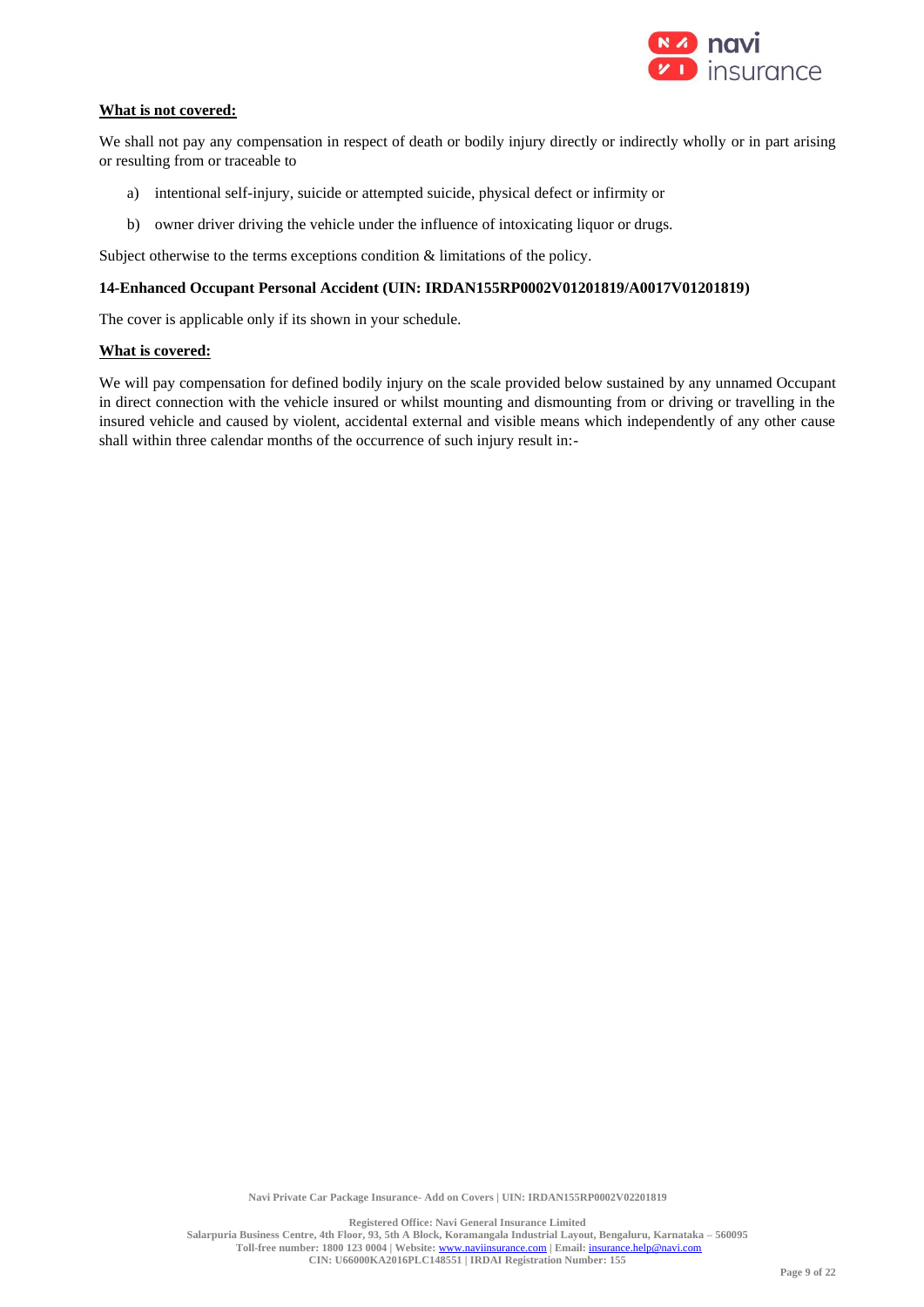

| <b>Details of Injury</b>                                                    | <b>Scale of Compensation</b> |
|-----------------------------------------------------------------------------|------------------------------|
| i) Death                                                                    | 100%                         |
| ii) Loss of two limbs or sight of two eyes or one limb and sight of one eye | 100%                         |
| iii) Loss of one limb or sight of one eye                                   | 50%                          |
|                                                                             |                              |

iv) Permanent Total Disablement from injuries other than named above 100%

# Provided always that

We shall pay under only one of the items (i) to (iv) above in respect of any such person arising out of any one occurrence and total liability of the insurer shall not in the aggregate exceed the amount stated in the schedule during the Policy Period.

- Such compensation shall be payable only with Your approval and directly to the injured person or his/her legal representative(s) whose receipt shall be a full discharge in respect of the injury of such person.
- not more than persons/passengers specified in the registration certificate were in the vehicle at the time of occurrence of such injury. The compensation is limited to number of occupants up to the seating capacity of the vehicle.
- Subject to such person holding an effective driving license, in accordance with the provisions of Rule 3 of the Central Motor Vehicles Rules, 1989, at the time of the accident in case such person was driving the insured vehicle.
- In case of damage to the vehicle arising out of the same accident claim under section1 (Own Damage) of the policy must be valid and admissible.
- Written notice of claim must be given by You to Us within 7 days after an actual or potential loss begins or as soon as reasonably possible and in any event not later than 30 days after actual or potential loss begins.
- You, occupant or someone claiming on Occupant's behalf shall provide Us with all documentation, medical records and information that We may request to establish the circumstances of the claim, its quantum or Our liability for the claim within 15 days of notice of claim to us. Failure to furnish such evidence within the time required shall not invalidate nor reduce any claim if You can satisfy us that it was not reasonably possible for You to give proof within such time. The Company may accept claims where documents have been provided after a delayed interval only in special circumstances and for the reasons beyond the control of the insured.

# **Documentation:**

- Duly Completed and signed Claim Form
- Attested copy of Death Certificate in case of death.
- Medical report from attending specialist doctor including Death Summary in case of hospitalization.
- Attested copy of disability certificate from the specialist treating doctor stating percentage of disability.
- Attested copy of FIR / Panchanama / Inquest Panchanama.
- Complete medical records/reports including investigation /Lab reports (X-Ray, MRI etc.) in case of disability claim.
- Attested copy of Post Mortem Report (only if conducted).
- Any other document(s) as requested by Claims Department which is/are relevant to the coverage under the policy.
- If claim amount> 1 Lakh, KYC Documents such as Pan Card Copy, Address Proof, one Passport size color photo of claimant.
- We, at Our own expense, shall have the right and opportunity of Your medical examination through Our appointed agents whose details will be notified to You when and as often as We may reasonably require during the pendency of a claim hereunder, and also the right and opportunity to arrange for a post mortem examination report, if conducted, on Your body as permitted by law. Your or Your estate's compliance with the need for such examination is a condition precedent to establishing liability under the Policy.

# **What is not covered:**

We shall not pay any compensation in respect of death or bodily injury directly or indirectly wholly or in part arising or resulting from traceable to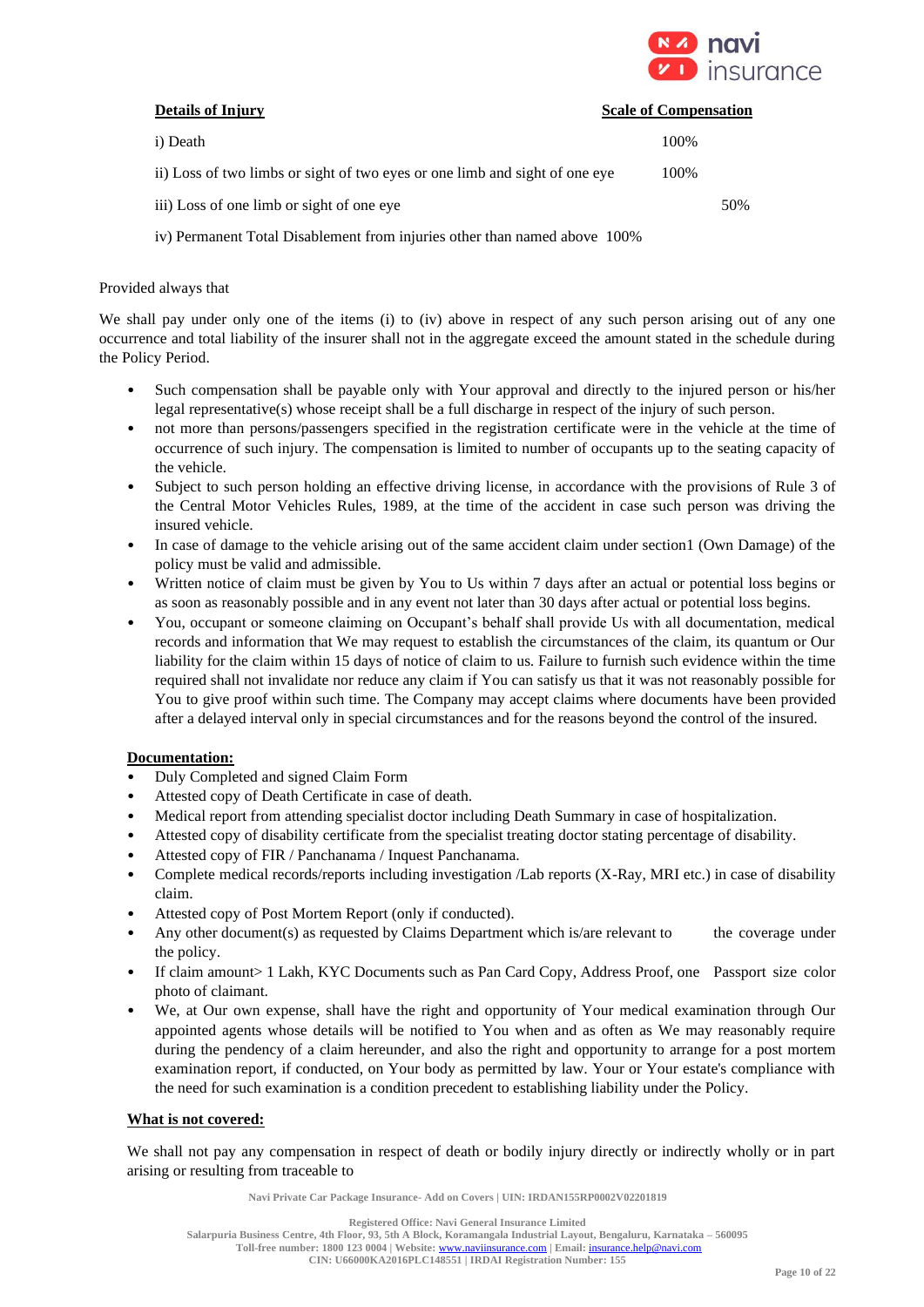

- a) intentional self-injury suicide or attempted suicide physical defect or infirmity or
- b) driver/occupants of vehicle are under the influence of intoxicating liquor or drugs.

Subject otherwise to the terms exceptions condition & limitations of the policy.

### **15. EMI Protector (UIN: IRDAN155RP0002V01201819/A0021V01201819)**

The cover is applicable only if its shown in your schedule.

If Your insured vehicle has been financed by any financial institution and You were driving or travelling in the insured vehicle, We will pay upto 3 (three) Equated Monthly Instalment (EMI) in the event insured vehicle meets with an accident during the policy period caused by violent, accidental, external and visible means and You sustain injury which independently of any other cause results in Your Hospitalisation for more than 07 days.

### **Condition:**

- 1. We will pay subject to claim in respect of damage to the vehicle being admissible under section I (Own Damage) of the policy.
- 2. We will not pay exceeding the outstanding loan or sum insured shown in the policy schedule.
- 3. You are paying the EMI on a Regular basis i.e. the payment of EMI to the Bank/Financial Institution from whom the loan has been availed without any defaults and/or any penalties and/or interest and /or miscellaneous charges. We will not pay any penalty and / or interest and / or miscellaneous charges levied by Bank/Financial institution for any default in payment.
- 4. You will submit Sanction letter and Repayment Track Record or Bank account statement or Loan Account Statement reflecting EMI.
- 5. This would be a onetime payment at the end of the continuous period of hospitalisation for which claim has been made and is admissible under the policy. We will be liable to pay total EMI's as per the following table.

| 08th Day of Hospitalisation       | 1 EMI    |
|-----------------------------------|----------|
| After 1 month of Hospitalisation  | 2nd EMI  |
| After 2 months of Hospitalisation | 3rd EMI. |

EMI means and includes the amount of monthly payment required to repay the principal amount of Loan and Interest by the Insured Person as mentioned in the amortization chart in the loan agreement (or any amendments thereto) between the Financial Institution and the Insured prior to the date of occurrence of the Insured Event under this Policy. For avoidance of doubt, it is clarified that any monthly payments that are overdue and unpaid by the Insured prior to the occurrence of the Insured Event will not be considered for the purpose of this Policy and shall be deemed as paid by the Insured.

#### **16. Outstanding Loan Protector (UIN: IRDAN155RP0002V01201819/A0022V01201819)**

This cover is applicable if it is shown on your schedule.

#### **What is covered:**

We will pay outstanding loan amount to financer, as mentioned in the registration certificate, in the event insured vehicle meets with an accident during the policy period caused by violent, accidental, external and visible means and You sustain injury which independently of any other cause shall within six calendar months of the occurrence of such injury results in Your

- 1. Death
- 2. Loss of two limbs or sight of two eyes or one limb and sight of one eye
- 3. Permanent Total Disablement from injuries other than named above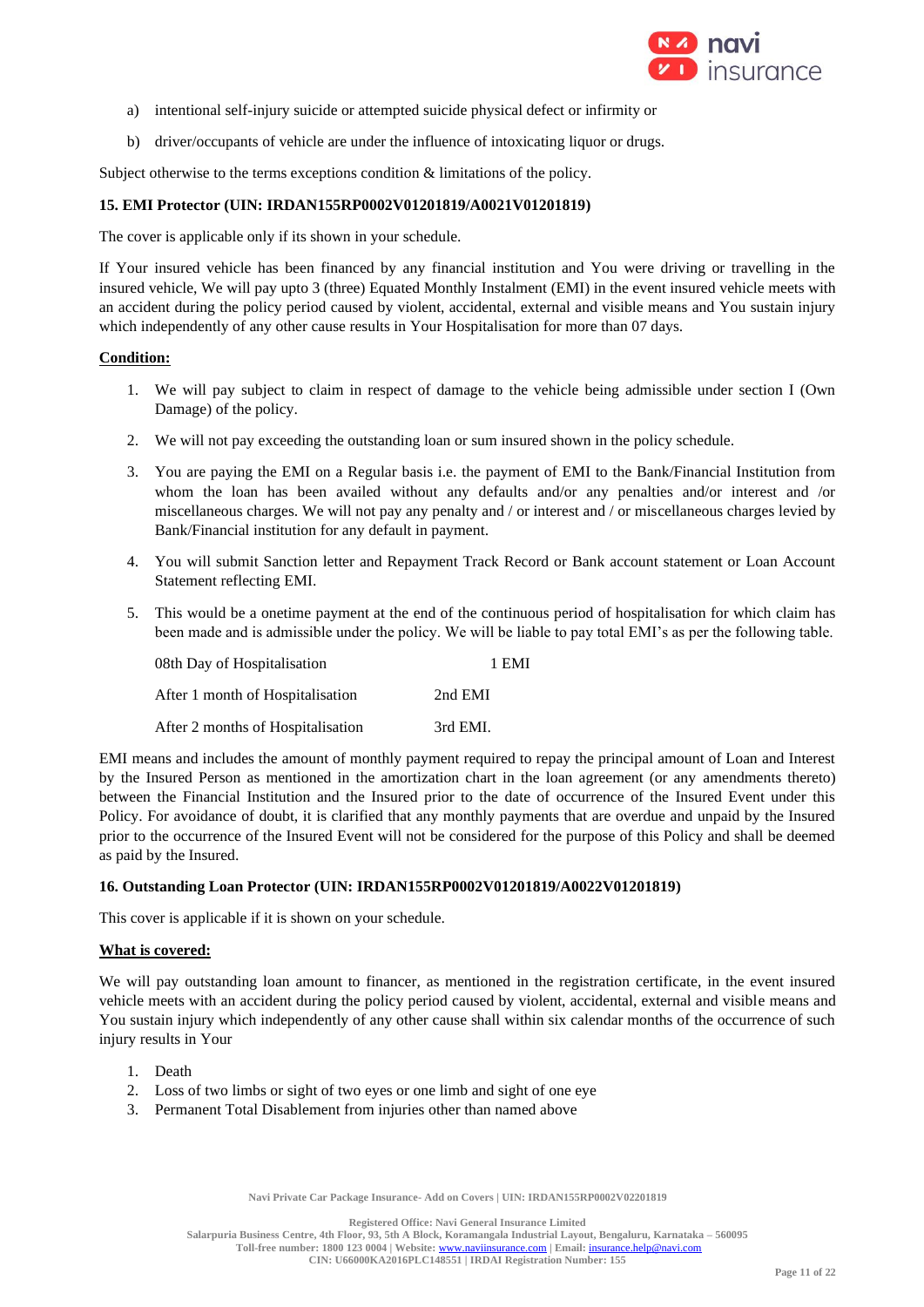

Permanent Total disability means You are unable to engage in each and every occupation or employment You own for compensation or profit for which You are reasonably qualified by education, training or experience for the rest of your life.

# **Special Condition:**

- 1. We will pay subject to claim in respect of damage to the vehicle being admissible under section I (Own Damage) of the policy.
- 2. In case of Total Loss, we will pay to financier only if loan remains outstanding after payment of admissible claim amount under section I (Own Damage) of the policy.
- 3. Insured should be first owner of the vehicle.
- 4. You are paying the EMI on a Regular basis i.e. the payment of EMI to the Bank/Financial Institution from whom the loan has been availed without any defaults and/or any penalties and/or interest and /or miscellaneous charges. We will not pay any penalties and/or interest and /or miscellaneous charges.
- 5. We will pay not exceeding the outstanding loan or sum insured shown in the policy schedule.

# **Definition:**

Outstanding Loan for claim payment shall mean the amount outstanding (without any penalties/interest/ miscellaneous charges) as on the date of occurrence of covered contingencies (under scope of cover).

# **17. Enhanced Paid Driver Personal Accident**

### **(UIN: IRDAN155RP0002V01201819/A0018V01201819)**

This cover is applicable if it is shown on Your schedule.

### **What is covered:**

We will pay compensation for defined bodily injury on the scale provided below sustained by Your paid driver in direct connection with the vehicle insured or whilst mounting and dismounting from or driving or travelling in the insured vehicle and caused by violent, accidental, external and visible means which independently of any other cause shall within six calendar months of the occurrence of such injury result in: -

| <b>Details of Injury</b>                                                    | <b>Scale of Compensation</b> |
|-----------------------------------------------------------------------------|------------------------------|
| i) Death                                                                    | 100\%                        |
| ii) Loss of two limbs or sight of two eyes or one limb and sight of one eye | 100%                         |
| iii) Loss of one limb or sight of one eye                                   | 50%                          |
|                                                                             |                              |

iv) Permanent Total Disablement from injuries other than named above 100%

#### Provided always that

We shall pay under only one of the items (i) to (iv) above in respect of any such person, arising out of any one occurrence in addition to cover opted under policy and total liability of the insurer shall not in the aggregate exceed the amount stated in the schedule during any one policy Period.

- Such compensation shall be payable only with Your approval and directly to the Paid Driver or his/her legal representative(s) whose receipt shall be a full discharge in respect of the injury of such person.
- Your Paid Driver must hold an effective driving license, in accordance with the provisions of Rule 3 of the Central Vehicles Rules, 1989, at the time of the accident.
- Written notice of claim must be given by You to Us within 7 days after an actual or potential loss begins or as soon as reasonably possible and in any event not later than 30 days after actual or potential loss begins.
- In case of damage to the vehicle arising out of the same accident, claim under section1 (Own Damage) of the policy must be valid and admissible.

**Navi Private Car Package Insurance- Add on Covers | UIN: IRDAN155RP0002V02201819**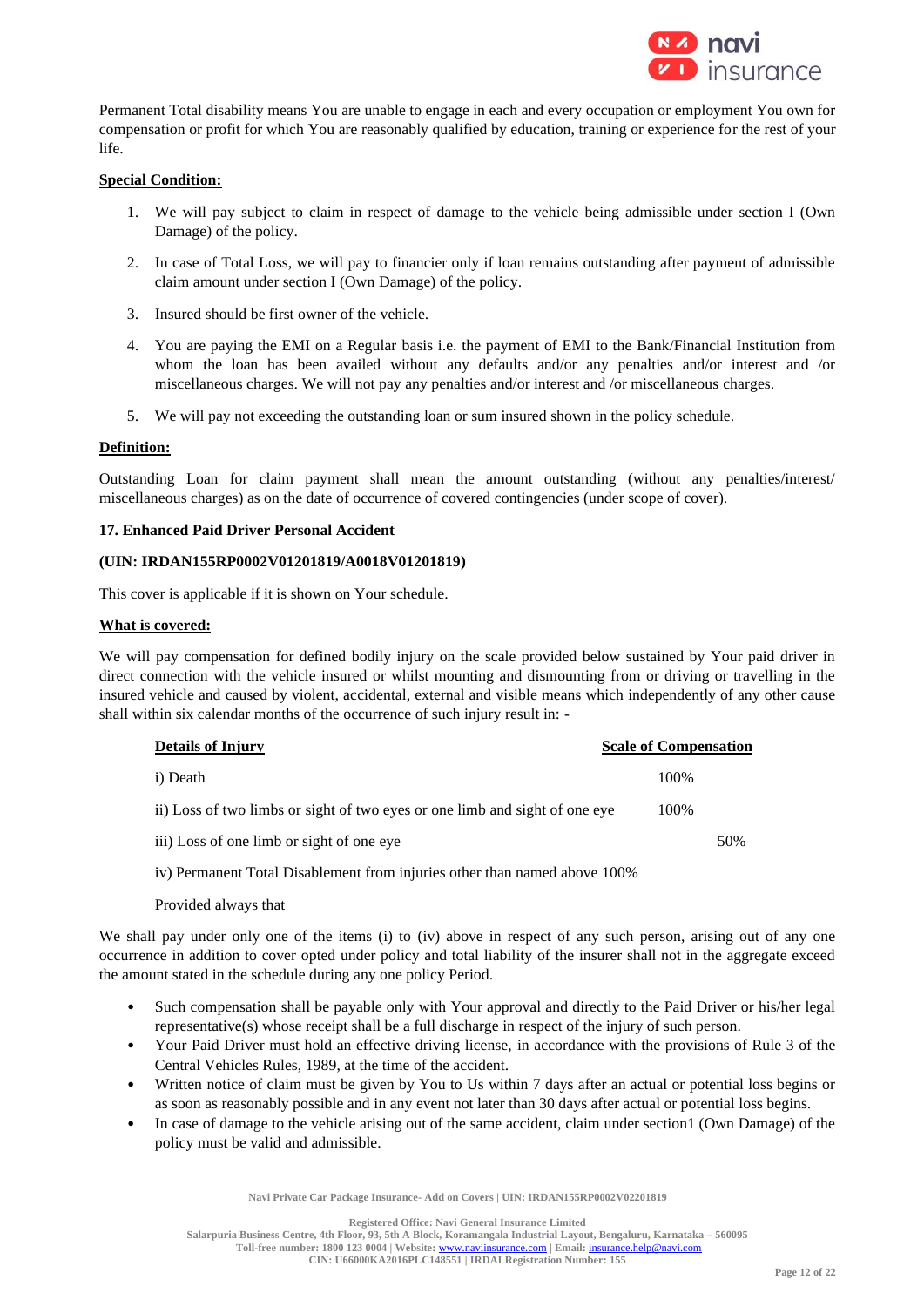

• You, Your Paid Driver or any of his representative shall provide Us with all documentation, medical records and information that We may request to establish the circumstances of the claim, its quantum or Our liability for the claim within 15 days of notice of claim to us. Failure to furnish such evidence within the time required shall not invalidate nor reduce any claim if You can satisfy us that it was not reasonably possible for You to give proof within such time. The Company may accept claims where documents have been provided after a delayed interval only in special circumstances and for the reasons beyond the control of the insured.

# **Documentation:**

- Duly Completed and signed Claim Form.
- Attested copy of Death Certificate in case of death.
- Medical report from attending specialist doctor including Death Summary in case of hospitalization.
- Attested copy of disability certificate from the specialist treating doctor stating percentage of disability.
- Attested copy of FIR / Panchanama / Inquest Panchanama.
- Complete medical records/reports including investigation /Lab reports (X-Ray, MRI etc.) in case of disability claim.
- Attested copy of Post Mortem Report (only if conducted).
- Any other document(s) as requested by Claims Department which is/are relevant to the coverage under the policy.
- If claim amount> 1 Lakh, KYC Documents such as Pan Card Copy, Address Proof, one Passport size colour photo of claimant.
- We, at Our own expense, shall have the right and opportunity of medical examination of your paid driver through Our appointed agents whose details will be notified to You when and as often as We may reasonably require during the pendency of a claim hereunder, and also the right and opportunity to arrange for a post mortem examination report, if conducted, on Your body as permitted by law. Your or Your estate's compliance with the need for such examination is a condition precedent to establishing liability under the Policy.

### **What is not covered:**

We shall not pay any compensation in respect of death or bodily injury directly or indirectly wholly or in part arising or resulting from or traceable to

- a) intentional self-injury, suicide or attempted suicide, physical defect or infirmity or
- b) paid driver driving the vehicle is under the influence of intoxicating liquor or drugs.

Subject otherwise to the terms exceptions condition & limitations of the policy.

# **18 Tyre Replacement (UIN: IRDAN155RP0002V01201819/A0024V01201819)**

This cover is applicable if it shown on your schedule.

### **What is covered**

We will cover the cost of replacement of Tyre(s) in the event loss or damage is caused by Perils covered in Section 1 of the policy unless specifically excluded.

# **Option I:**

We will pay on the basis of unused tread depth of respective tyres.

- Unused tread depth of  $\leq 3$  mm NIL (Considered as normal wear and tear and is not covered)
- Unused tread depth of  $> 3$  to  $< 3.9$  mm 20% of cost of new tyre
- Unused tread depth of  $> 4$  to  $< 4.9$  mm 40% of cost of new tyre
- Unused tread depth of  $> 5$  to  $< 5.9$  mm 60% of cost of new tyre
- Unused tread depth of  $> 6$  to  $< 6.9$  mm 85% of cost of new tyre
- Unused tread depth of > 7 to 8 mm -100% of cost of new tyre

Unused Tread depth will be measured at the centre of the tread. Minimum 4 measurements at 4 various places will be taken for arriving at mean tread depth which will be the basis of indemnity under the coverage.

**Navi Private Car Package Insurance- Add on Covers | UIN: IRDAN155RP0002V02201819**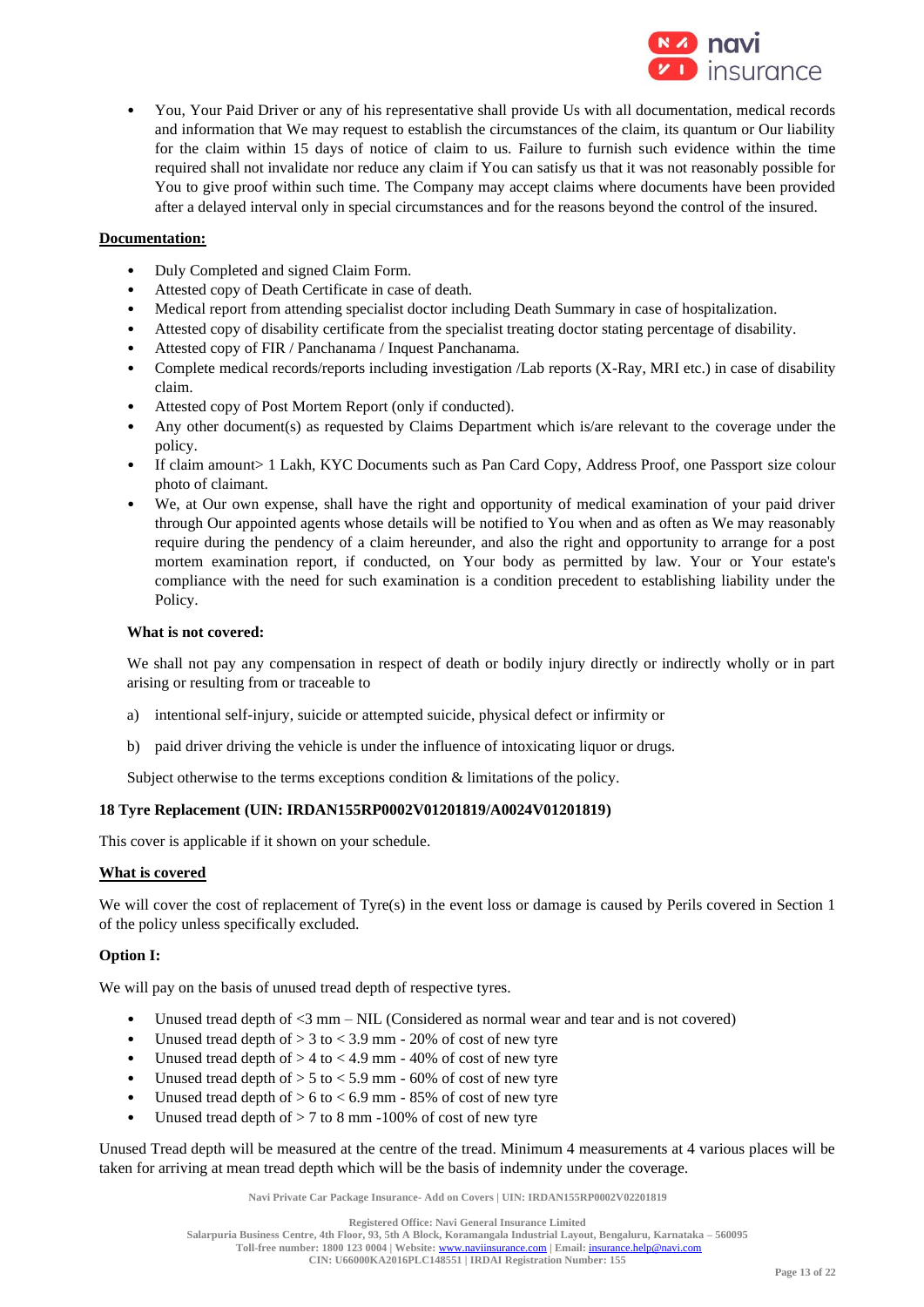

# **Option II:**

We will pay for the replacement cost of new tyre without any deduction for depreciation.

### **Special Condition:**

- 1. Whenever replacement of tyre will be allowed it will be of the same make and specification and if tyre of similar specification is not available and replaced tyre is superior to damaged tyre then We will not be liable for betterment charges. Maximum of 4 (four) replacements will be allowed during the Policy Period.
- 2. If damage to tyre is due to the accidental damage to the insured vehicle covered under "Own Damage" section of the policy. Our liability under this cover will be restricted to the difference of depreciation percentage applied under "Own Damage" section and as mentioned above basis the unused tread depth.
- 3. If You make a fraudulent claim which is declined as per para 9 of "What We will not cover", coverage under this section shall cease with immediate effect for the entire policy period.
- 4. If during the Policy Period any tyre is replaced for any reason for which claim is not preferred under the coverage, cover on new tyre would not be available unless details of new tyre are informed to Us.
- 5. All claims must be made within 3 working days of damage.
- 6. You must take all reasonable steps to avoid loss or damage to tyre(s). You must not continue to drive the vehicle after any damage or incident if this could cause further damage to tyre(s).

### **What is not covered**

- 1. loss or damage arising out of natural wear and tear including unevenly worn tyres caused by defective steering geometry outside manufacturer's recommended limits or wheel balance, failure of suspension component, wheel bearing or shock absorber.
- 2. any loss or damage within first 15 days of inception of the policy.
- 3. loss or damage to wheel accessories, any other parts.
- 4. if the tyre(s) being claimed is different from tyre(s) insured/supplied as original equipment along with the vehicle unless informed to us and mentioned/endorsed on the policy.
- 5. loss or damage arising out of modifications not approved by manufacturer.
- 6. loss or damage resulting from hard driving due to race, rally or illegal activities.
- 7. loss or damage resulting from poor workmanship while repair.
- 8. any loss or damage resulting into total loss of the vehicle.
- 9. fraudulent act committed by insured or the workshop or any person entrusted possession of the vehicle by insured.
- 10. any consequential loss or damage such as but not limited to noises, vibrations and sensations that do not affect tyre function or performance.
- 11. loss or damage due to neglect of periodic maintenance as specified by manufacturer.
- 12. loss or damage arising out of any manufacturing defect or design.
- 13. Theft of tyre(s) or its parts accessories without vehicle being stolen or theft of entire vehicle.
- 14. Tyre(s) with scratches, minor cuts, noise and vibrations that do not affect product function or performance
- 15. Any loss or damage to tyre that results from running of the vehicle with deflated tyre(s).

# **Special Condition:**

1. If You make a fraudulent claim which is declined as per para 9 of "What We will not cover", coverage under this section shall cease with immediate effect for the entire policy period.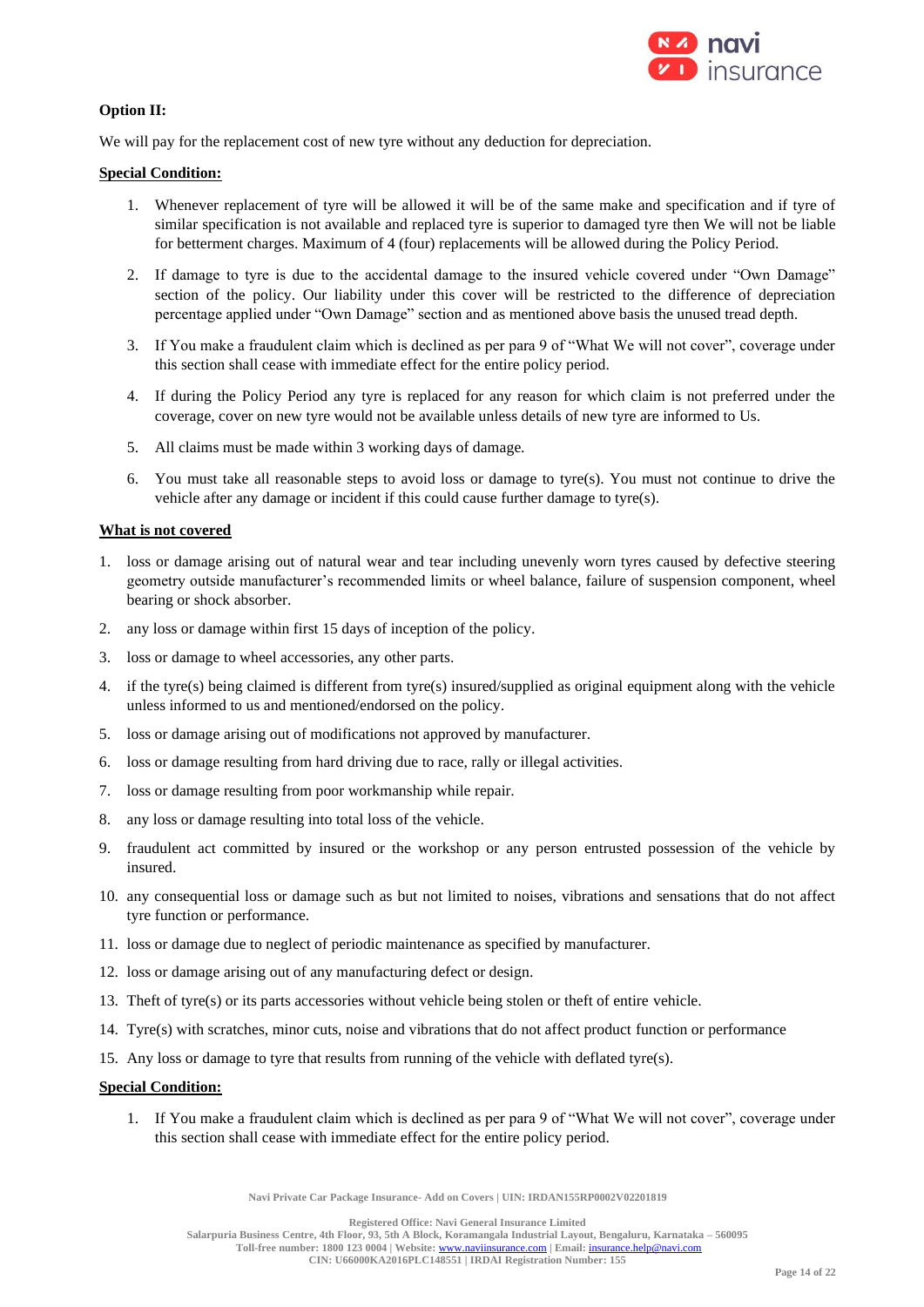

- 2. If during the Policy Period any tyre is replaced for any reason for which claim is not preferred under the coverage, cover on new tyre would not be available unless details of new tyre are informed to Us.
- 3. All claims must be made within 3 working days of damage.
- 4. You must take all reasonable steps to avoid loss or damage to tyre(s). You must not continue to drive the vehicle after any damage or incident if this could cause further damage to tyre(s.

#### **19- Depreciation Cover- Specified Limit (UIN: IRDAN155RP0002V01201819/A0045V01201819)**

This cover is applicable if it is shown on Your schedule.

### **What is Covered:**

We will reimburse You the amount of depreciation deducted on replacement of any damaged part/s and paint under an own damage claim admissible under Section - I of the Policy up to the sum insured mentioned in the policy schedule.

Sum insured mentioned in the schedule is the maximum limit available under this benefit for the entire policy period. Any claim paid under this benefit will reduce the sum insured to the extent of claim amount.

Subject otherwise to the terms, exceptions, conditions and limitations of the Policy.

### **Special Condition:**

Our liability will be limited to the sum insured mentioned in the schedule irrespective of number of claims in the policy.

Any unutilised sum insured under this benefit will not get carried forward if the policy is renewed with us.

#### **20- Roadside Assistance (UIN: IRDAN155RP0002V02201819/A0083V02201819)**

#### **What is covered:**

We will provide you the following emergency assistance services during the Policy Period through Our network garages or service providers, provided that the services will be provided on best effort basis in an area where we have our presence through our network garages or through the network of our service providers.

Following are the services that are offered:

#### **1. Repair and Towing Assistance Service for Flat Tyre**

In the event insured Vehicle is immobilized due to a flat tyre, you will get the assistance of a vehicle technician to replace the flat tyre with the spare Stepney tyre of the Vehicle at the location of breakdown. In case the spare tyre is not available in the insured Vehicle, the flat tyre will be taken to the nearest flat tyre repair shop for repairs & reattached to the Vehicle. All incidental charges for transporting the tyre to the repair shop and its repair cost shall be borne by you.

### **2. Flat Battery – Jump Start Service**

In the event insured Vehicle is immobilized, due to rundown battery, you will get the assistance of a Vehicle technician to jump start the Vehicle with appropriate means. If the run-down battery has to be replaced with a new battery, the cost of such battery replacement and any costs to obtain the battery will be borne by you. All costs involved in charging of the run-down battery will also be borne by you.

#### **3. Repair on the spot**

In the event insured Vehicle breaks down due to a minor mechanical / electrical fault making it immobile and immediate repair on the spot is deemed possible, you will get the assistance of a vehicle technician for repairing the breakdown at the location of breakdown. Cost of Material & Spare Parts, if required, to repair the vehicle on the spot and any other incidental conveyance to obtain such material  $\&$  spare parts will be borne by you.

# **4. Spare Key Retrieval / Service for Keys Locked Inside**

**Navi Private Car Package Insurance- Add on Covers | UIN: IRDAN155RP0002V02201819**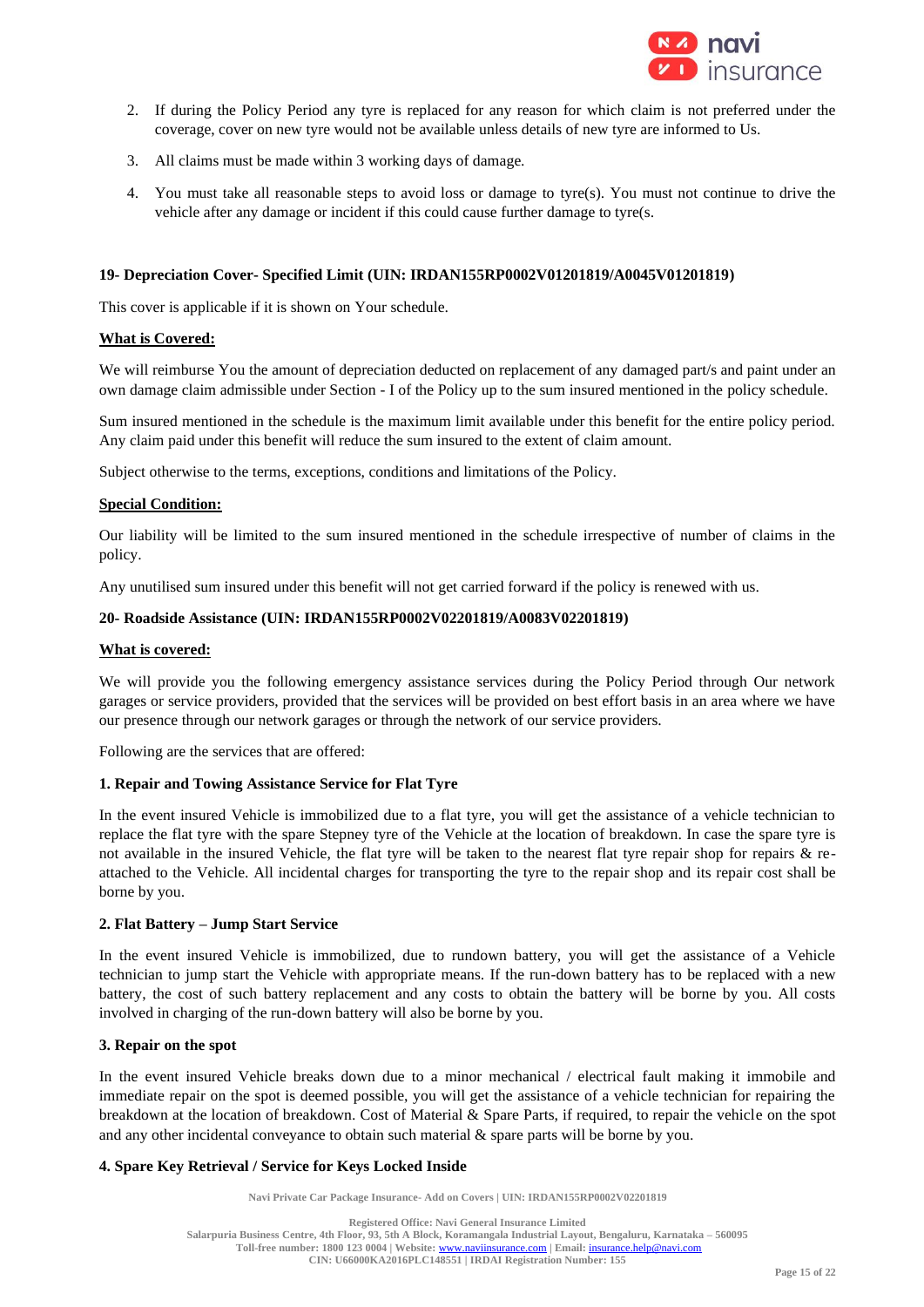

If the keys of the insured vehicle are broken, lost or misplaced, and in case you need and request to arrange for another set from your place of residence the same will be arranged after receiving the requisite authorizations from you with regards to the person designated to hand over the same to you provided the distance between the two locations are less than 50 kms. You may be requested to submit an identity proof at the time of delivery of the keys. However, if the distance between the two locations (residence & place where the keys are required) are more than 50 kms the keys will be sent by courier. Alternatively, in case the keys are lost the vehicle shall be towed to a nearest safe place.

# **5. Fuel Support (Emergency Fuel Delivery)**

In the event insured Vehicle runs out of fuel and hence is immobilized, you will get the assistance of emergency fuel (up to 5 litres on a chargeable basis) at the location of breakdown.

# **6. Emergency Towing Assistance**

### a) In case of Break-down:

In the event insured Vehicle suffers an immobilizing break down due to a mechanical or electrical fault which cannot be repaired on the spot, you will get the assistance in towing the vehicle to the nearest garage, using the best available towing mechanism, within a radius of 100 Kms. from the location of the breakdown. In case the towing distance exceeds the mentioned limit, you will be informed of the expected additional costs, which will need to be paid by you to the vendor at the vendor's actual rates.

b) In case of an Accident:

In the event insured Vehicle suffers an immobilizing break down due to an accident, you will get the assistance in towing the vehicle to the nearest garage, using the appropriate towing mechanism within a radius of 100 Kms. from the location of the breakdown. In case the towing distance exceeds the mentioned limit, you will be informed of the expected additional costs, which will need to be paid by you to the vendor at the vendor's actual rates.

#### c) Towing in case of incorrect Fuelling:

In the event of the Insured vehicle being immobilized due to incorrect fuelling, you will get assistance in making the arrangement for vehicle to be towed to nearest garage using the appropriate towing mechanism within a radius of 100 km's from the location of breakdown. In case the towing distance exceeds the mentioned limit, you will be informed of the expected additional costs, which will need to be paid by you.

#### **7. Breakdown support over phone**

In the event insured vehicle is immobilized due to a breakdown you will be assisted over phone and try to resolve the problem then & there.

#### **8. Facilitate finding closet dealer**

In case of specific request received from you about providing the contact details of the nearest dealer the same will be provided to you.

# **9. Customer conference calling**

For seamless & speedy services, a conference call (wherever required) between the insured, the assistance provider and ourselves will be arranged. You will be kept updated on the progress of intervention.

# **10. Concierge Services:**

#### a) SMS Relays/Emergency Message Service

In the event of breakdown or accident to your insured vehicle under our policy your urgent messages will be relayed to a person of your choice.

#### b) Continuation / Return Journey (Taxi Support)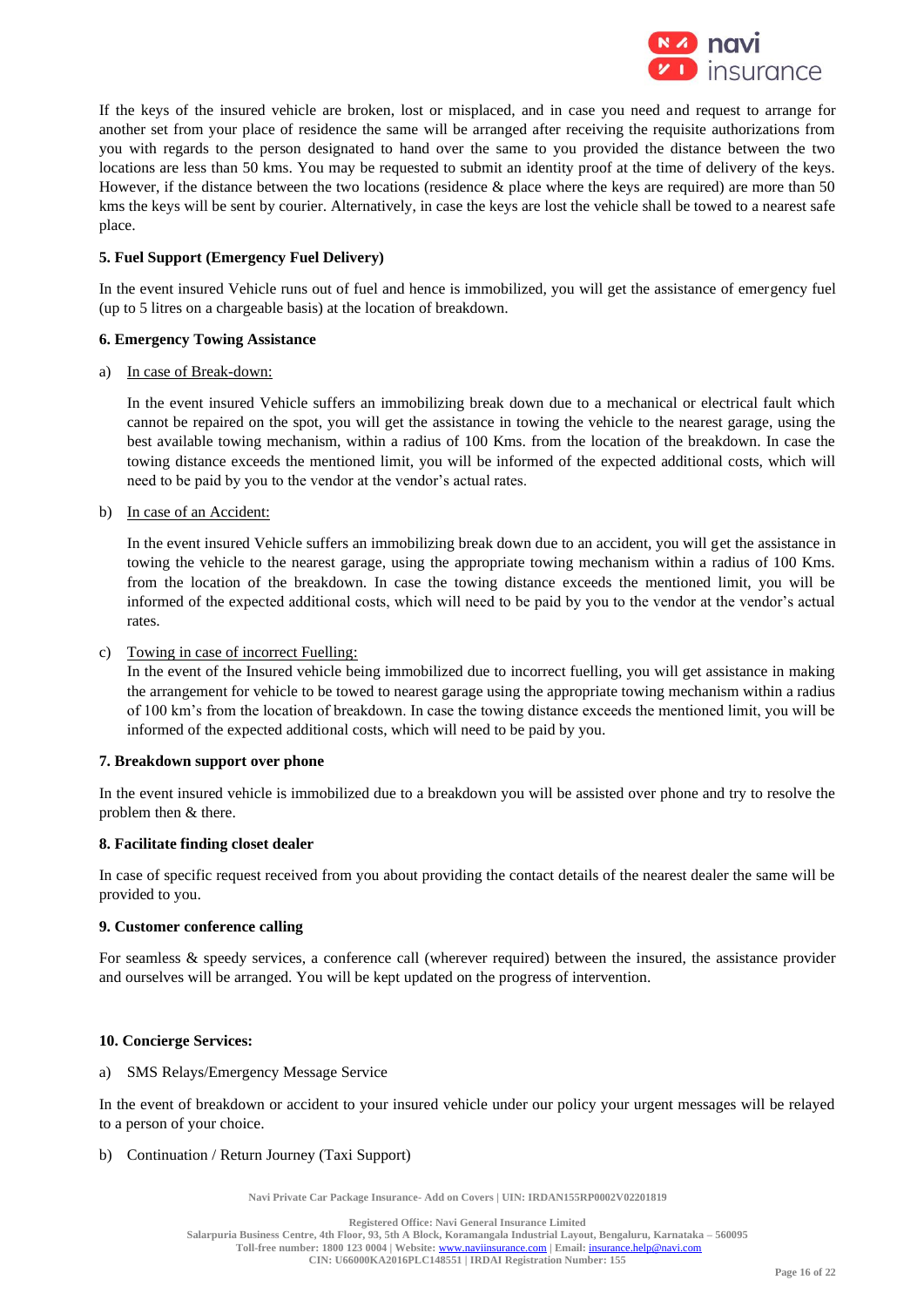

In the event the insured vehicle is immobilized outside the municipal/corporation limits of your home city, and the vehicle cannot be repaired the same day, we shall, make arrangement for an alternate hired car/ taxi of same vehicle class on best effort basis. However, in case the same vehicle class is not available owing to geographical or other constraints, you will be provided the next best class of vehicle available. All such expenses will be borne by you.

c) Hotel Accommodation:

In the event insured vehicle is immobilized and cannot be repaired the same day, you will get the assistance in organizing for Hotel accommodation near the location of the event. You will have to bear the cost of stay and you will be informed of the amount to be paid in advance directly to the Hotel and we will pay the amount if opted and shown in the policy schedule.

d) Ambulance Arrangement:

In the event the insured vehicle is immobilized outside the Municipal / corporation limits of your home city, you will get assistance and arrangement for an ambulance, if required. You will have to bear the cost related to this service and will be paid directly to vendor.

e) Medical Co-ordination:

In case of specific request received from you about providing the contact details of the name, address, telephone number of physician, hospitals, clinic, dentist and dental clinics the same shall be provided. However, the quality of medical services of the referred service providers cannot be guaranteed.

f) Pick up of repaired vehicle:

In the event insured Vehicle suffers an immobilizing breakdown/accident which is outside the limits of your home city, and the vehicle is towed to the nearest garage which determines that the vehicle cannot be repaired the same day, you will get the assistance to pick the vehicle from the location of incident and transport it to the desired location by providing driver facility service after the vehicle is fully repaired. The cost of driver shall be borne by you.

**Important Note:** You will not be required to pay for labour cost and round-trip conveyance costs of the service provider except cost of material/spare parts and conveyance/transportation cost to obtain them if required, to repair the Vehicle and any other cost specifically mentioned in the above services.

We will make our best effort to provide you various services within 3 hours of reporting. Further, If your insured vehicle is immobilized due to breakdown, and is eligible for services, but as a rare chance, you do not get the eligible assistance as mentioned above, you will be reimbursed the costs incurred for towing the insured Vehicle to the nearest garage not exceeding Rs.2000/- per event for towing or Rs.250/- per event for other services. To qualify for reimbursement, you must have called the toll-free number and obtained an authorization, prior to availing external service and must provide necessary documents justifying the event and the actual costs borne. However, in case you were unable to contact us due to failure on the part of the call centre, the same will also be considered as provided above.

# **Geographical territory**

These services are available on National highways, State highways and motorable roads of cities within mainland India.

# **Limitations**

The Services will be provided on a best effort basis, subject to regulations in force locally.

The services would not be provided under following conditions:

1. Acts of God (including exceptional adverse weather conditions), Earthquake, Fire (not caused by the negligence of either party), War (declared or undeclared), Invasion, Rebellion, Revolt, Riot (other than among employees of either party), Civil Commotion, Civil War, Acts of Terrorism, Nuclear Fission, Strike, Act(s) of omission/ commission by any concerned, Government(s), or Government agencies, Judicial or Quasi-Judicial authorities.

**Navi Private Car Package Insurance- Add on Covers | UIN: IRDAN155RP0002V02201819**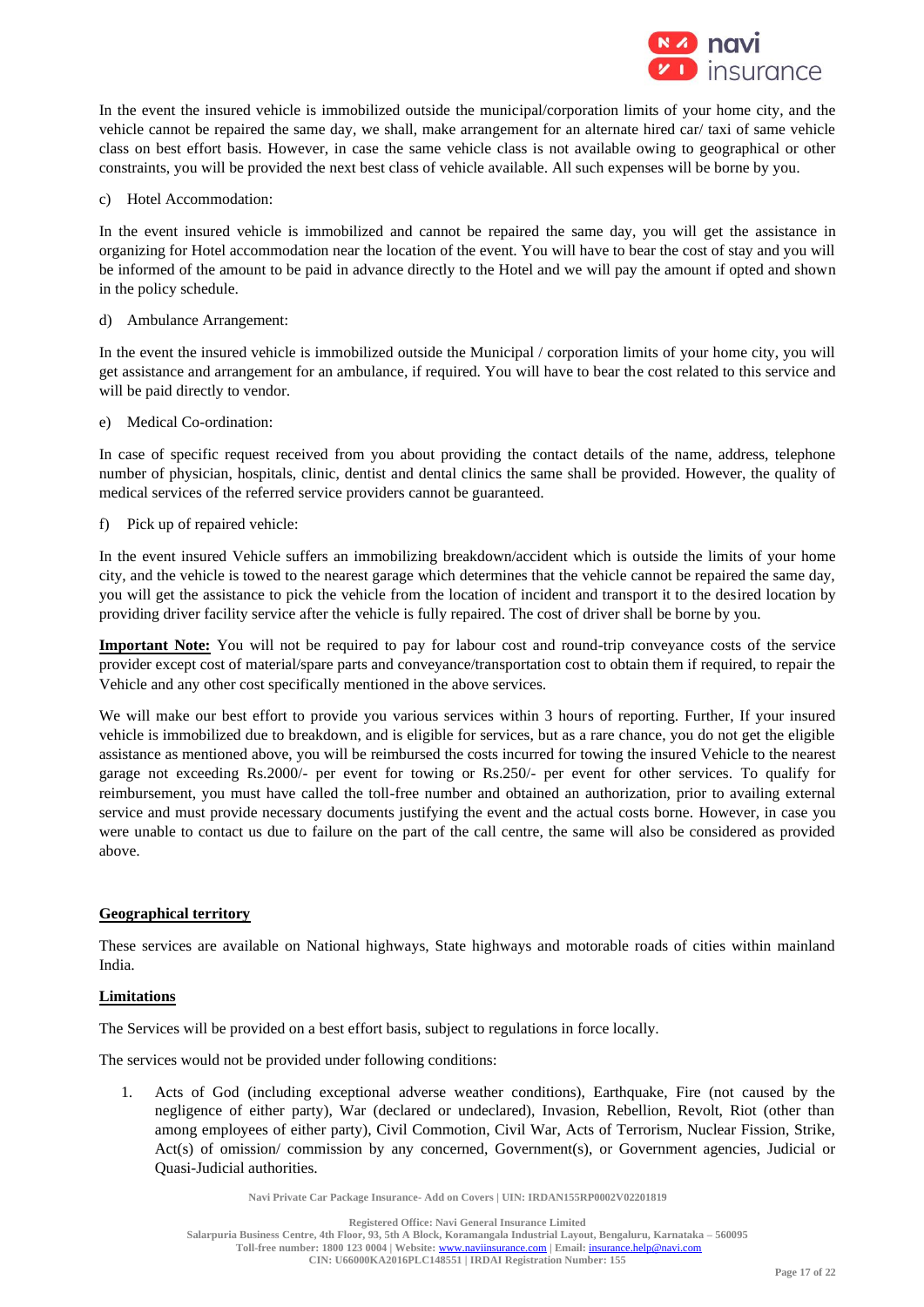

- 2. Loss of or damage to luggage or other personal effects that might occur during the services performance.
- 3. Vehicles should not be used for the purpose of racing, rallying, motor-sports, or in any instance where the Vehicle is not being used /driven in accordance with applicable laws and regulations.
- 4. Not covered events: Any service not-covered here, if provided shall be at your own expense.
- 5. Load carried in the vehicle such as boats, motor vehicles, gliders, or animals (horses, cattle...), merchandise, perishable goods, research and scientific equipment, building equipment, furniture, etc. shall not be transported.
- 6. This Emergency service is available when the Covered Vehicles suffers a breakdown while riding. It is not available for routine repairs/services at user's home or other location.
- 7. We/Vendor will not be accountable, responsible or liable for consequential damages arising out of repair on the spot/ towing or any other roadside assistance services.

### **Process for Receiving Services:**

### Entitlement

In order to entitle the relevant Users to the Services, the insured Vehicle must be immobilised within the Covered geographical territory. A vehicle is considered as immobilised as long as it cannot be driven as a result of a breakdown or an accident. However, the state of being out of use for maintenance or repair purposes is not considered as immobilisation.

### **Procedure**

- Contact us/service provider on Toll-Free number mentioned in your policy immediately on any incident.
- Get the prior approval before taking any initiative or incurring any expenses.
- Comply with the solutions recommended.
- Take all reasonable measures to limit and prevent possible consequences of the Breakdown.
- Provide Us your / user beneficiary Information.

# **Policy Servicing/Grievances/Complaints:**

At Navi General Insurance Limited, we want your relationship with insurance to be much beyond than what you've experienced yet. To understand, appreciate, and enjoy insurance-we're here for you.

You can connect with us on the following channels:

- a. Call us on our Toll-free 1800-123-0004 for any queriesthat you may have.
- b. E-mail your queries to insurance.help@navi.com
- c. For Senior Citizens, we have a special cell and our Senior Citizen Customers can email us at [seniorcare@navi.com](mailto:seniorcare@cocogeneralinsurance.com) for priority resolution.
- d. Visit our website www.naviinsurance.com.
- e. Please walk-in to any of our branches or partner locations.
- f. You can also dispatch your letters to us at: **Navi General Insurance Limited** Corporate Office: Salarpuria Business Centre, 4th B Cross Road, 5th Block, Koramangala Industrial Layout, Bengaluru, Karnataka – 560095

We request you to please mention your complete details:

- Full Name
- Policy Number / Certificate of Insurance Number
- **Contact Details**

in all your communications, to enable our customer experience expert to connect with you and provide you with quickest possible solution.

**Navi Private Car Package Insurance- Add on Covers | UIN: IRDAN155RP0002V02201819**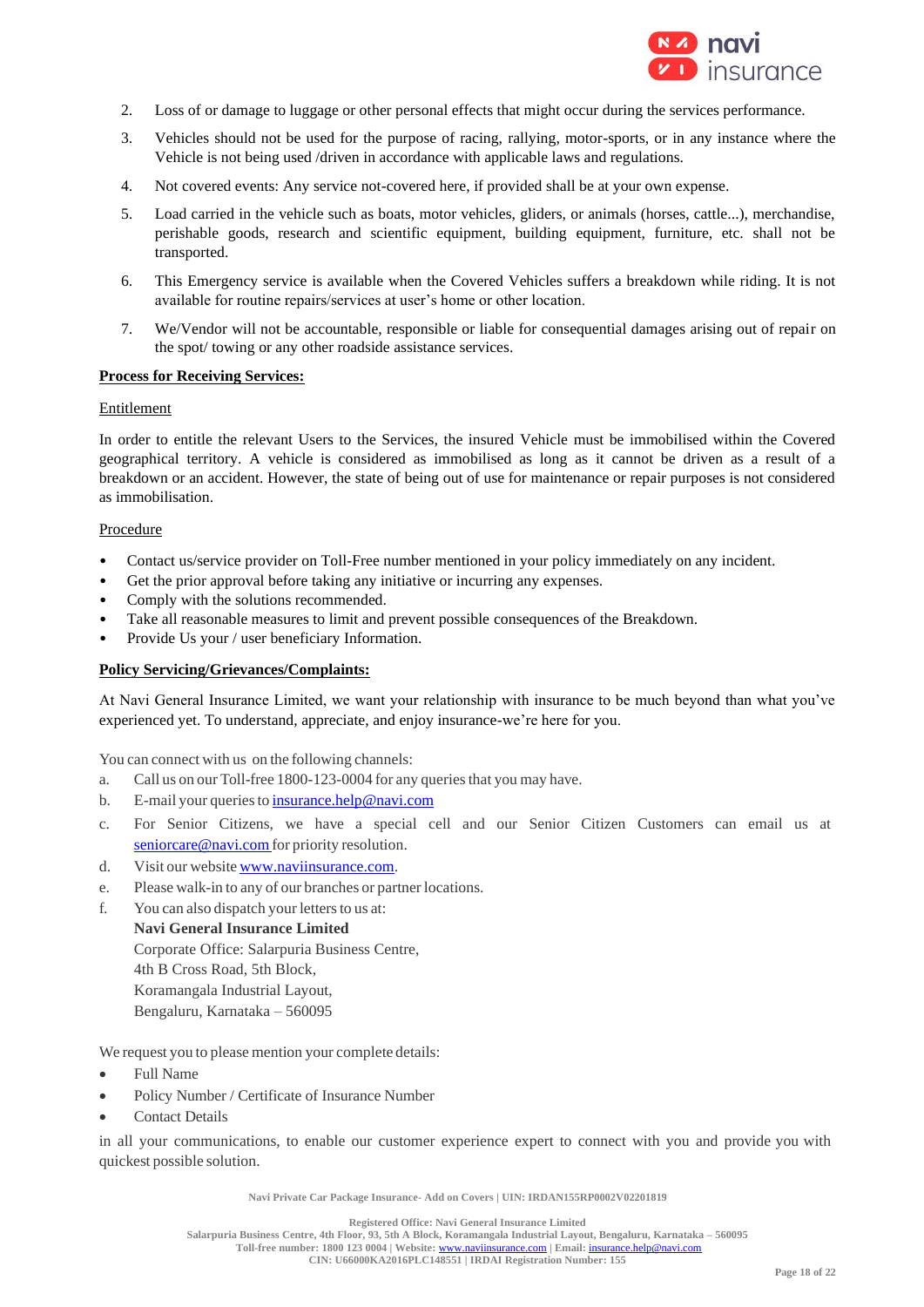

We'll ensure to acknowledge your service request within 3 working days and try and resolve it to your satisfaction within 15 working days. That's a promise!

# **Escalation Matrix**

# **Level 1**

While we attempt to give you best-in-class and prompt resolution for any concerns, sometimes it may not be perfect. If you feel that you weren't offered a perfect resolution, please feel free to share your feedback with our Manager Customer Experience team at [Manager.CustomerExperience@navi.com](mailto:Manager.CustomerExperience@navi.com)

# **Level 2**

I f you still are not happy about the resolution provided, then you may please write to our Grievance Redressal Officer (GRO) and Head Customer Experience at [Head.CustomerExperience@navi.com](mailto:Head.CustomerExperience@cocogeneralinsurance.com)

# **Level 3**

If you are not happy with the resolution, you may approach IRDAI by calling on the Toll Free no. 155255 (or) 1800 4254 732. You can also register an online complaint on the website [http://igms.irda.gov.in.](http://igms.irda.gov.in/)

If your concern remains unresolved till one month from the date of registering your complaint, you may please approach the **Insurance Ombudsman** for redressal. To know who your Insurance Ombudsman is, simply refer to the Ombudsman list overleaf.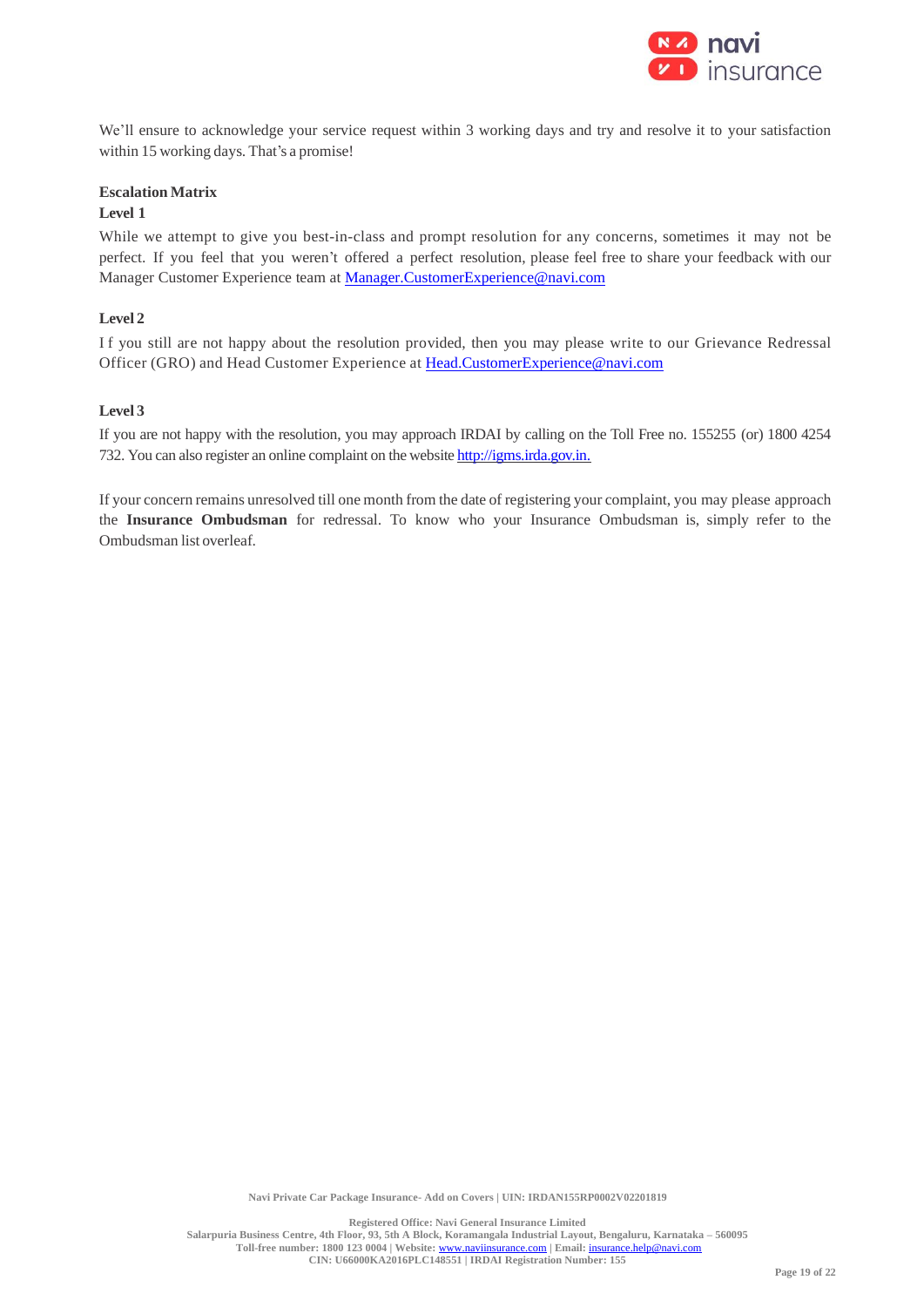

| S. No. | <b>Contact Details</b>                                                                                                                                                                                                                                                        | <b>Jurisdiction of Office</b>                                                                                                      |
|--------|-------------------------------------------------------------------------------------------------------------------------------------------------------------------------------------------------------------------------------------------------------------------------------|------------------------------------------------------------------------------------------------------------------------------------|
| 1.     | <b>AHMEDABAD</b><br>Office of the Insurance Ombudsman,<br>Jeevan Prakash Building, 6th Floor,<br>Tilak Marg, Relief Road,<br>Ahmedabad - 380 001.<br>Tel.: 079 - 25501201/02/05/06<br>Email: bimalokpal.ahmedabad@ecoi.co.in                                                  | State of Gujarat and Union Territories of<br>Dadra & Nagar Haveli and Daman and Diu                                                |
| 2.     | <b>BENGALURU</b><br>Office of the Insurance Ombudsman,<br>Jeevan Soudha Building,<br>PID No. 57-27-N-19,<br>Ground Floor, 19/19, 24th Main Road,<br>JP Nagar, 1st Phase,<br>Bengaluru - 560 078.<br>Tel.: 080 - 26652048 / 26652049<br>Email: bimalokpal.bengaluru@ecoi.co.in | Karnataka                                                                                                                          |
| 3.     | <b>BHOPAL</b><br>Office of the Insurance Ombudsman,<br>Janak Vihar Complex, 2nd Floor,<br>6, Malviya Nagar, Opp. Airtel Office,<br>Near New Market, Bhopal - 462 003.<br>Tel.: 0755 - 2769201 / 2769202<br>Fax: 0755 - 2769203<br>Email: bimalokpal.bhopal@ecoi.co.in         | States of Madhya Pradesh and Chattisgarh                                                                                           |
| 4.     | <b>BHUBANESHWAR</b><br>Officeof the Insurance Ombudsman,<br>62, Forest Park, Bhubneshwar - 751 009.<br>Tel.: 0674 - 2596461 / 2596455<br>Fax: 0674 - 2596429<br>Email: bimalokpal.bhubaneswar@ecoi.co.in                                                                      | State of Orissa                                                                                                                    |
| 5.     | <b>CHANDIGARH</b><br>Office of the Insurance Ombudsman,<br>S.C.O. No. 101, 102 & 103, 2nd Floor,<br>Batra Building, Sector 17 - D,<br>Chandigarh - 160 017.<br>Tel.: 0172 - 2706196 / 2706468<br>Fax: 0172 - 2708274<br>Email: bimalokpal.chandigarh@ecoi.co.in               | States of Punjab, Haryana, Himachal Pradesh,<br>Jammu & Kashmir and Union territory of<br>Chandigarh                               |
| 6.     | <b>CHENNAI</b><br>Office of the Insurance Ombudsman,<br>Fatima Akhtar Court, 4th Floor, 453,<br>Anna Salai, Teynampet,<br>Chennai - 600 018.<br>Tel.: 044 - 24333668 / 24335284<br>Fax: 044 - 24333664<br>Email: bimalokpal.chennai@ecoi.co.in                                | State of Tamil Nadu and Union Territories -<br>Pondicherry Town and Karaikal (which are part of<br>Union Territory of Pondicherry) |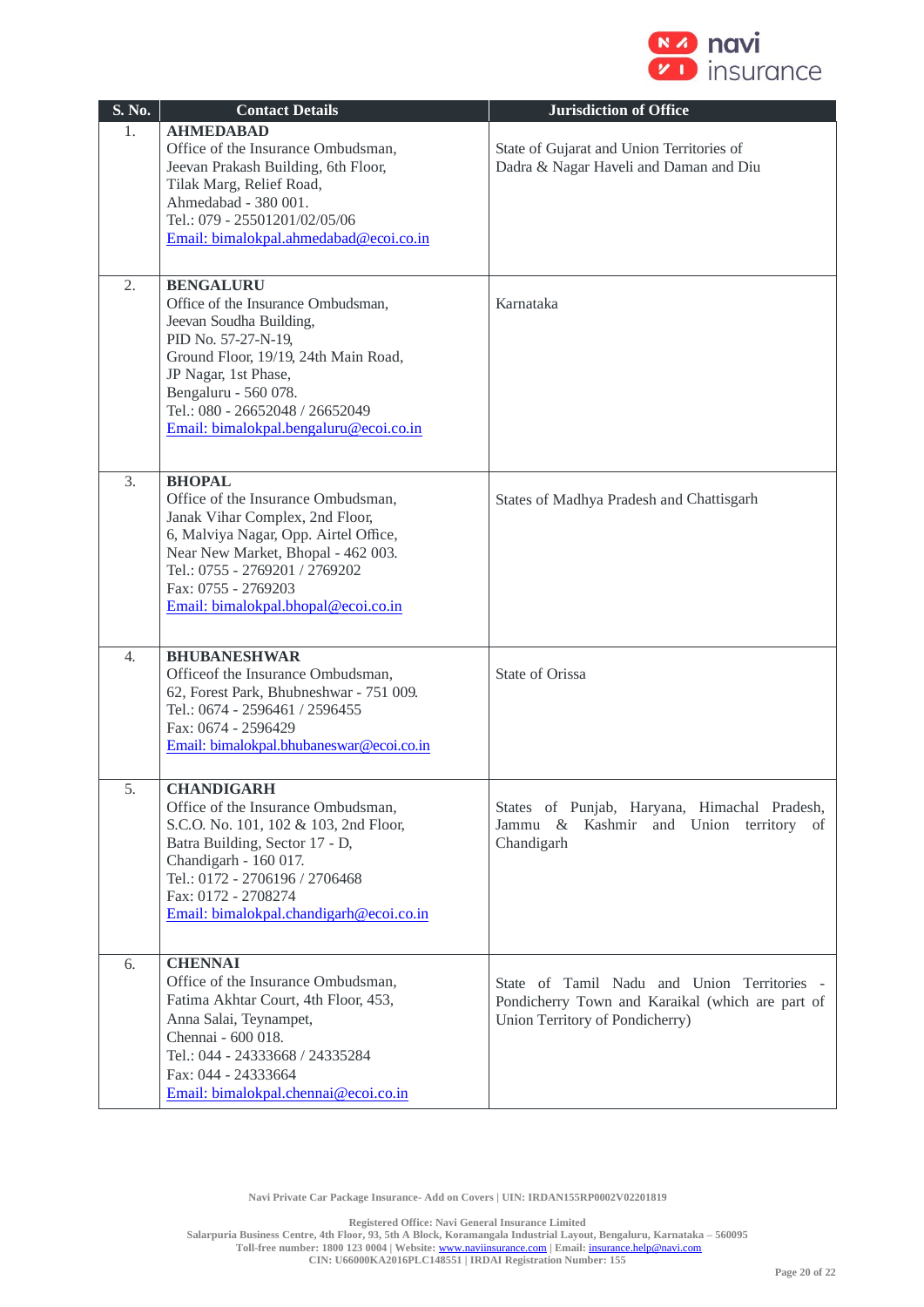

| 7.  | <b>DELHI</b><br>Office of the Insurance Ombudsman,<br>2/2 A, Universal Insurance Building,<br>Asaf Ali Road, New Delhi - 110 002.<br>Tel.: 011 - 23232481 / 23213504<br>Fax: 011 - 23230858<br>Email: bimalokpal.delhi@ecoi.co.in                                                           | State of Delhi                                                                                                        |
|-----|---------------------------------------------------------------------------------------------------------------------------------------------------------------------------------------------------------------------------------------------------------------------------------------------|-----------------------------------------------------------------------------------------------------------------------|
| 8.  | <b>GUWAHATI</b><br>Office of the Insurance Ombudsman,<br>Jeevan Nivesh, 5th Floor,<br>Nr. Panbazar Over Bridge, S.S. Road,<br>Guwahati - 781001 (ASSAM).<br>Tel.: 0361 - 2132204 / 2132205<br>Fax: 0361 - 2732937<br>Email: bimalokpal.guwahati@ecoi.co.in                                  | States of Assam, Meghalaya, Manipur, Mizoram,<br>Arunachal Pradesh, Nagaland and Tripura                              |
| 9.  | <b>HYDERABAD</b><br>Office of the Insurance Ombudsman,<br>6-2-46, 1st floor, "Moin Court",<br>Lane Opp. Saleem Function Palace,<br>A. C. Guards, Lakdi-Ka-Pool,<br>Hyderabad - 500 004.<br>Tel.: 040 - 65504123 / 23312122<br>Fax: 040 - 23376599<br>Email: bimalokpal.hyderabad@ecoi.co.in | States of Andhra Pradesh, Telangana and Union<br>Territory of Yanam - a part of the Union Territory of<br>Pondicherry |
| 10. | <b>JAIPUR</b><br>Office of the Insurance Ombudsman,<br>Jeevan Nidhi - II Bldg., Gr. Floor,<br>Bhawani Singh Marg, Jaipur - 302 005.<br>Tel.: 0141 - 2740363<br>Email: bimalokpal.jaipur@ecoi.co.in                                                                                          | State of Rajasthan                                                                                                    |
| 11. | <b>ERNAKULAM</b><br>Office of the Insurance Ombudsman,<br>2nd Floor, Pulinat Bldg.,<br>Opp. Cochin Shipyard, M. G. Road,<br>Ernakulam - 682 015.<br>Tel.: 0484 - 2358759 / 2359338<br>Fax: 0484 - 2359336<br>Email: bimalokpal.ernakulam@ecoi.co.in                                         | Kerala, Lakshadweep, Mahe-a part of Pondicherry                                                                       |
| 12. | <b>KOLKATA</b><br>Office of the Insurance Ombudsman,<br>Hindustan Bldg. Annexe, 4th Floor,<br>4, C.R. Avenue, Kolkata - 700 072.<br>Tel.: 033 - 22124339 / 22124340<br>Fax: 033 - 22124341<br>Email: bimalokpal.kolkata@ecoi.co.in                                                          | States of West Bengal, Sikkim and Union Territories<br>of Andaman and Nicobar Islands                                 |